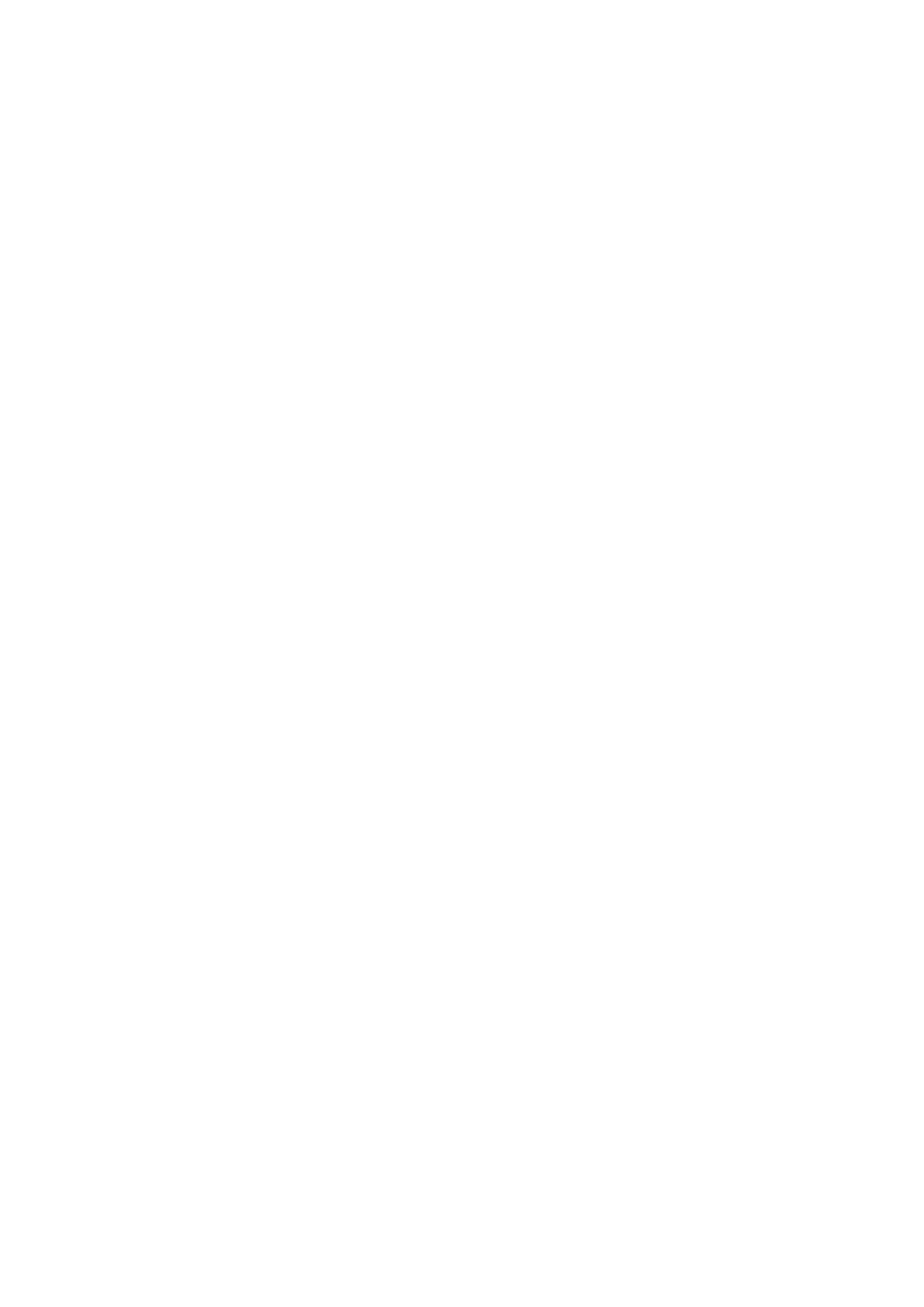# Cynic Satire

By Eric McLuhan

Cambridge<br>Scholars Publishing

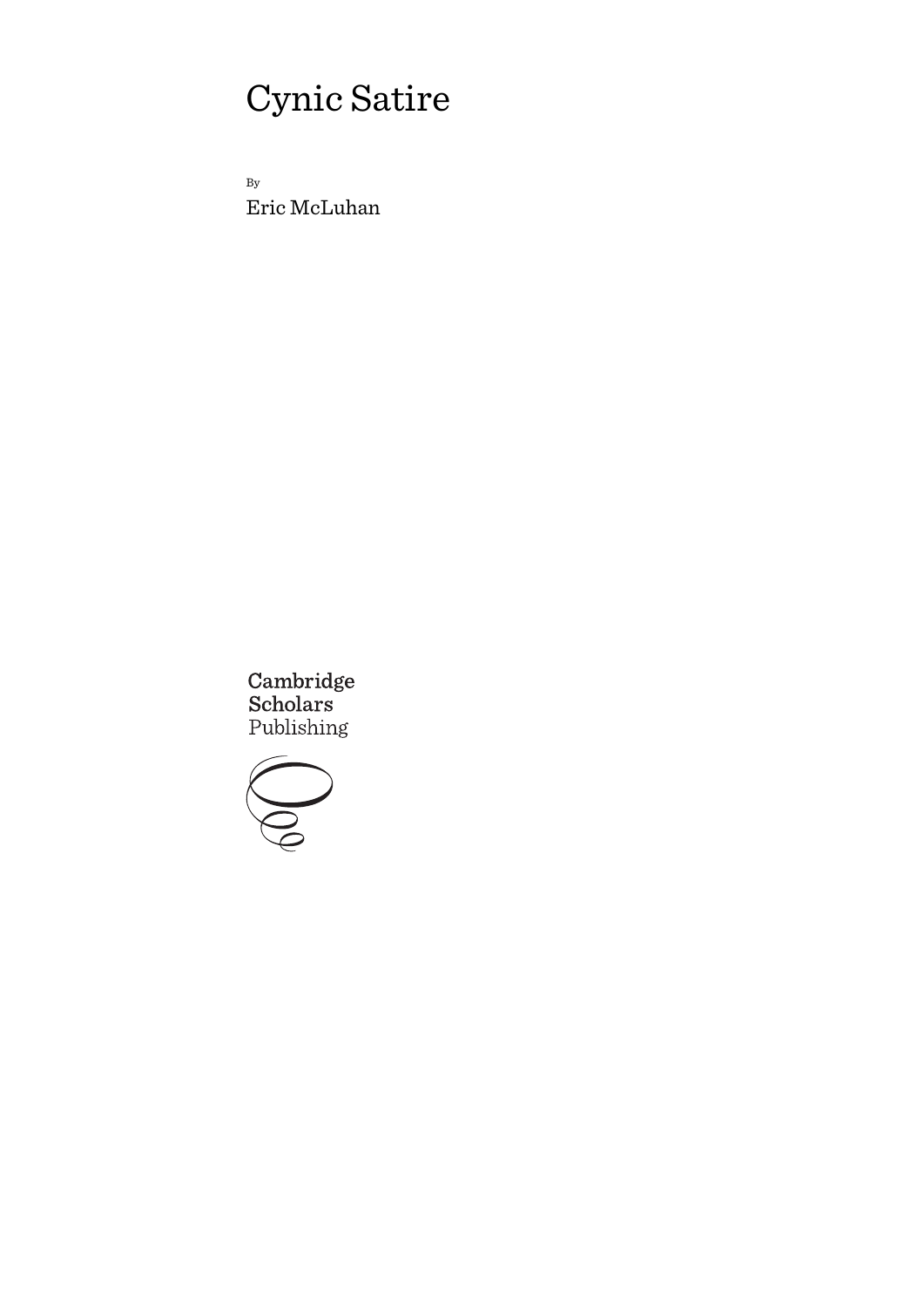Cynic Satire

By Eric McLuhan

This book first published 2015

Cambridge Scholars Publishing

Lady Stephenson Library, Newcastle upon Tyne, NE6 2PA, UK

British Library Cataloguing in Publication Data A catalogue record for this book is available from the British Library

Copyright © 2015 by Eric McLuhan

All rights for this book reserved. No part of this book may be reproduced, stored in a retrieval system, or transmitted, in any form or by any means, electronic, mechanical, photocopying, recording or otherwise, without the prior permission of the copyright owner.

ISBN (10): 1-4438-7760-3 ISBN (13): 978-1-4438-7760-2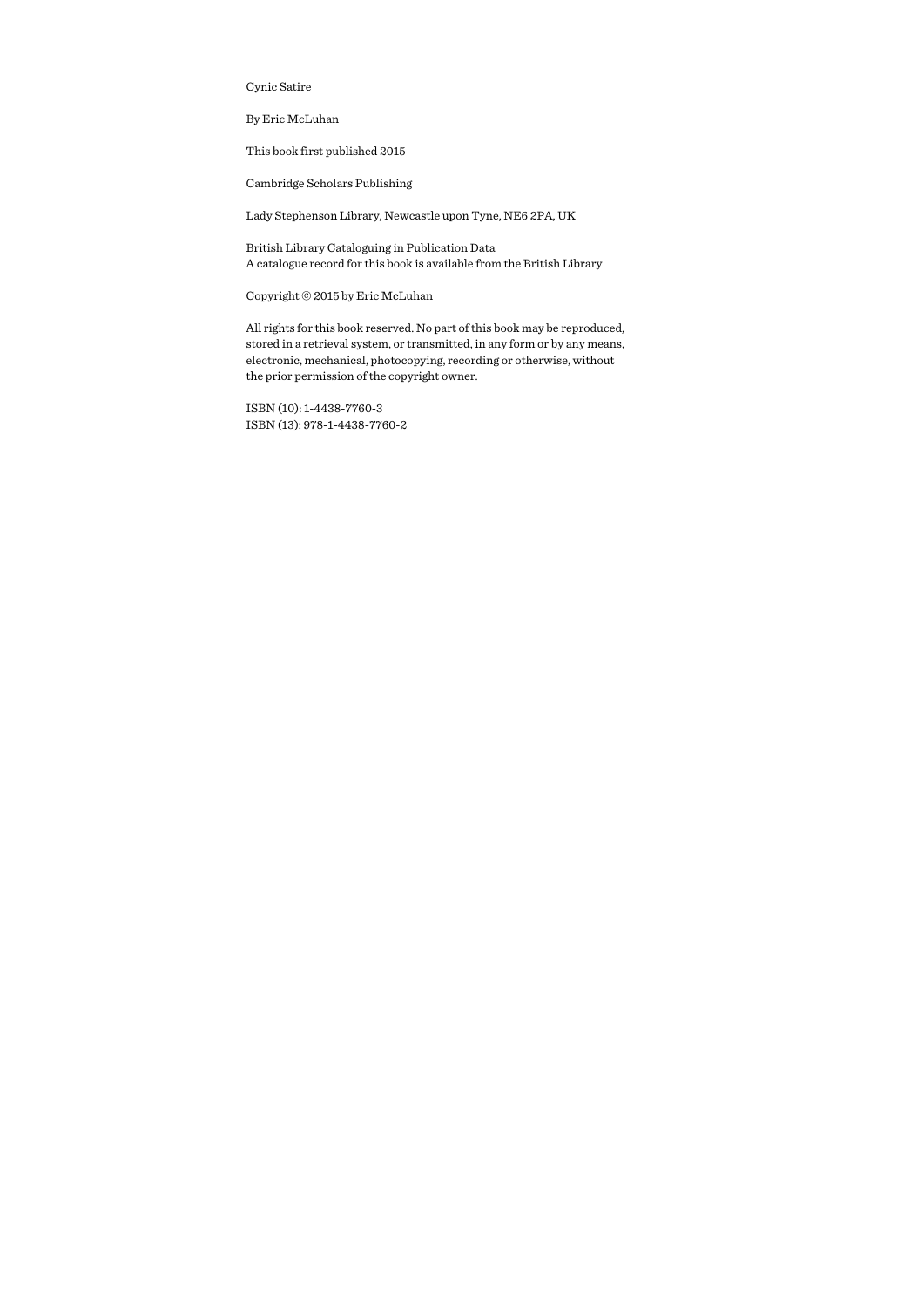## **CONTENTS**

| <b>Part I Compass Bearings</b>             |
|--------------------------------------------|
|                                            |
| Menippean Satire, in Brief                 |
| Menippism and Cynicism                     |
| <b>Part II Concept and Percept</b>         |
| The Conventional Outlook                   |
|                                            |
| The School of Frye vs. Mimesis             |
| <b>Part III Menippism and Cynicism</b>     |
| Menippism and Decorum: Structural Analysis |
| Digressive Structure and Perception        |
| <b>Epyllion and Transformation</b>         |
| The Cynic and the Dog                      |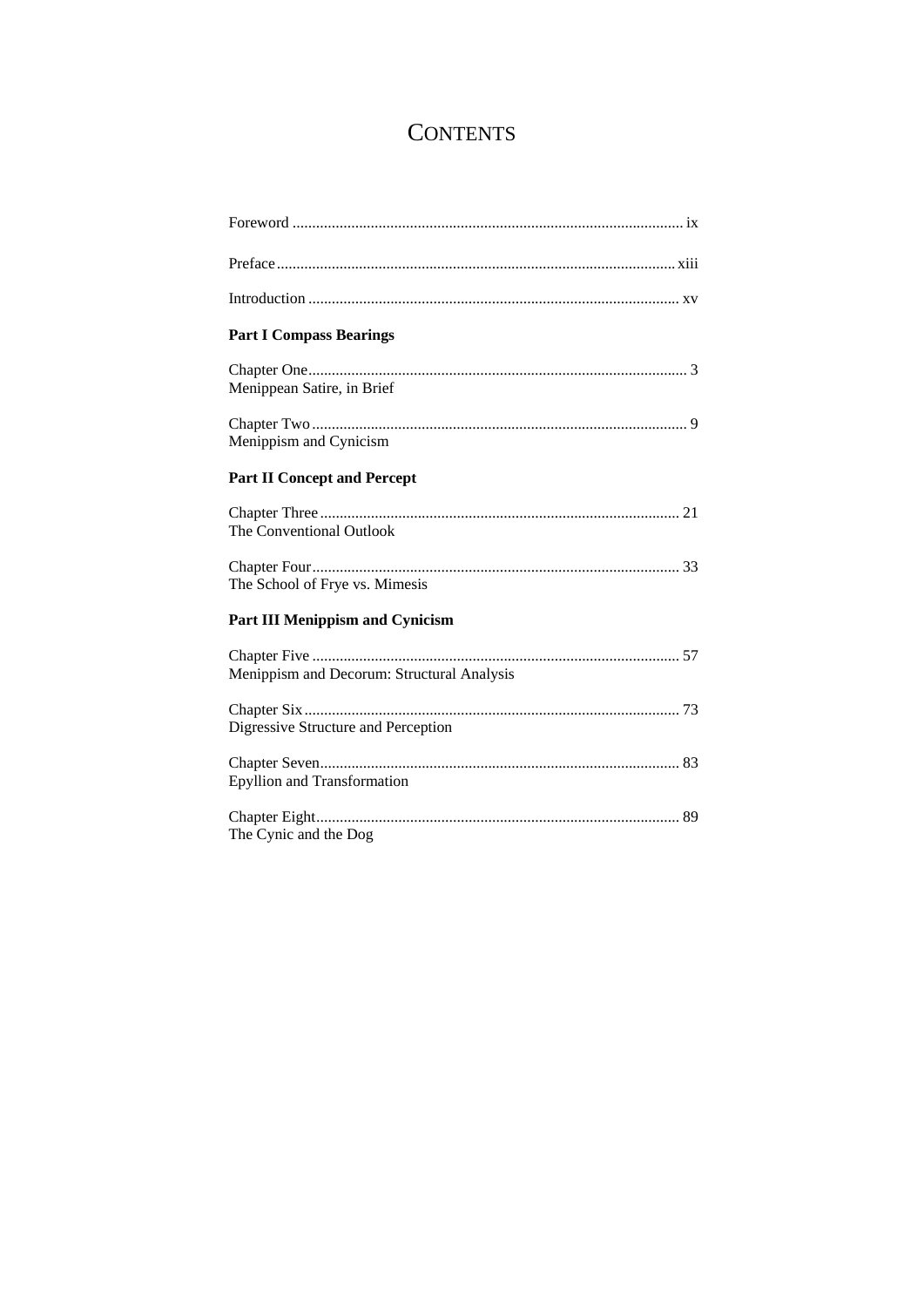#### viii Contents

## **Digression**

| A Cornucopia of Menippean Clichés                         |  |
|-----------------------------------------------------------|--|
| <b>Part IV Cynic Satire and Tradition</b>                 |  |
| Who Gave You That Numb? The Etymology of Satire           |  |
| A Trivial Pursuit: The Roots of Satire                    |  |
| Non-Moral Satire: Serious Art                             |  |
| In a Word: Three Quartets                                 |  |
| <b>Part V Make It New—Yourself</b>                        |  |
| Cynic Satire and the Postliterate Crowd                   |  |
| The Litmus Test: What Is and Isn't Cynic Satire           |  |
| Afterword: Boethius OUT, Plato IN? A Final Test Case  221 |  |
|                                                           |  |
|                                                           |  |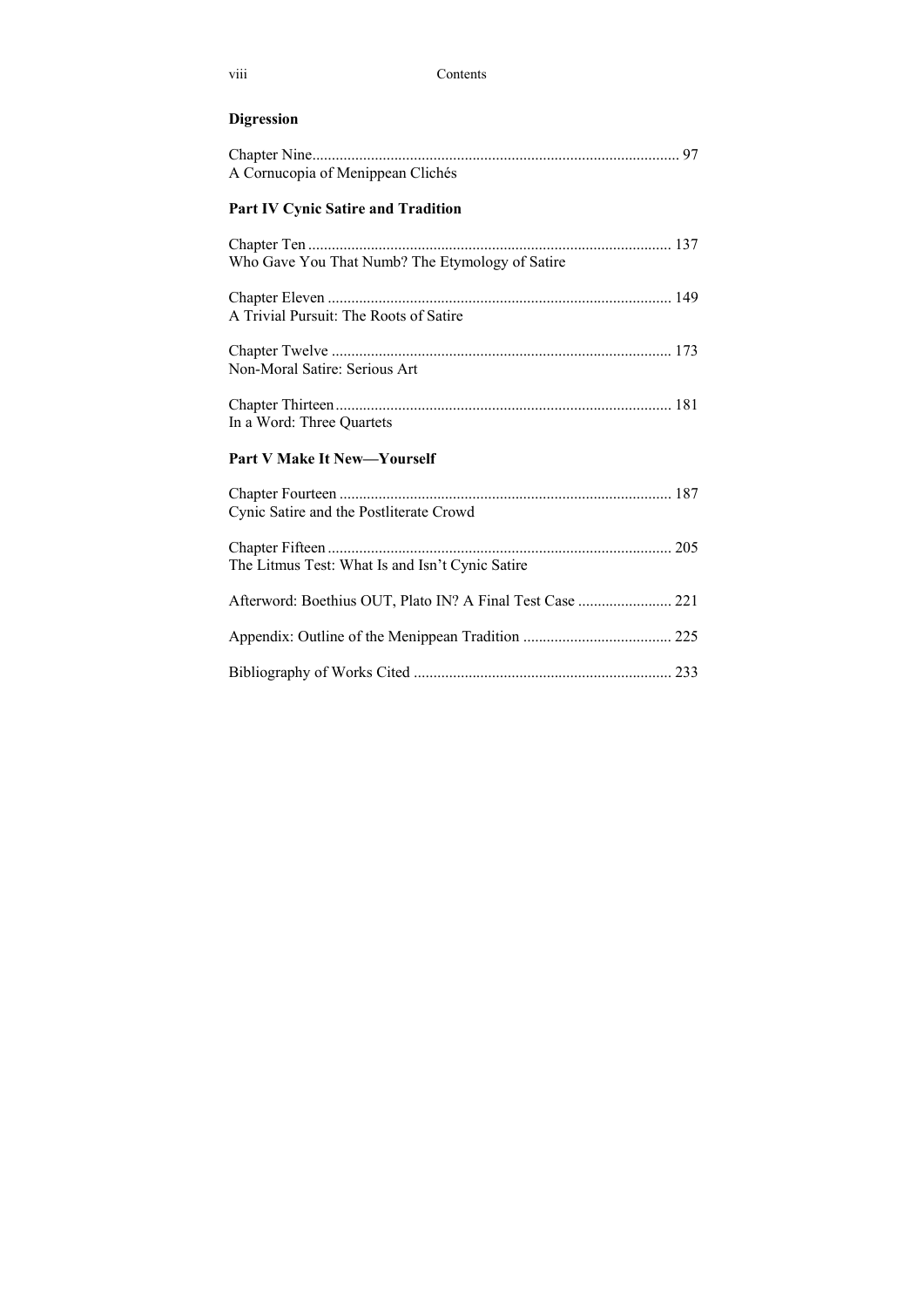### FOREWORD

The term "Menippean satire" has been a prominent one in three periods: the first century BC, the latter half of the sixteenth century AD, and the middle of the twentieth century. To be sure, between these last two eras it was not totally unknown formally, but the actual designation re-emerged among a notable group of scholars and critics only during the 1500s in Western Europe and in the English-speaking world enjoyed a resurgence from 1957 on, thanks to the extraordinary impact of four or so pages published that year in Northrop Frye's *Anatomy of Criticism*. Why the identification of this distinctive literary type became of interest at precisely these moments requires some investigation. A closer look at the historical circumstances that led to these revivals reveals much about the nature of literary forms and the cultural background that gave them significance.

Eric McLuhan's study seeks to explore the opposition between Dialectic, on the one hand, and Grammar and Rhetoric, on the other, as a means of understanding this peculiar literary category in terms of its intellectual, artistic, and cultural background at each stage of its flourishing. Chapter four of his book is especially valuable in showing how the attention given to the audience by the rhetorical tradition helps explain the appeal of this quirky but sophisticated set of techniques and perspectives (originally inspired by the Cynic movement) in later antiquity, the later Renaissance, and the latter stages of twentiethcentury modernism. He offers a fresh investigation that seeks to overcome the many barriers to a coherent account of an admittedly incoherent-seeming literary type by asking not how a Menippean satire is constructed or how a given work might be identified under some abstract rubric but what effect it has on its audience. It is not the content alone that makes a given work Menippean nor such structural features as the alternation of prose and verse (hardly a unique characteristic, since it occurs in the ancient Greek romance-novel as well). Nevertheless, McLuhan offers a very helpful list of "Menippean clichés" in his "Digression" (chapter nine), which deals with the Cynic attitudes towards reality and fiction, and chapter four, which explores its relationship to the rhetorical tradition. He chooses wisely not to neglect matters of structure and content, but he shows convincingly that they cannot suffice to explain the ultimate nature of that class of works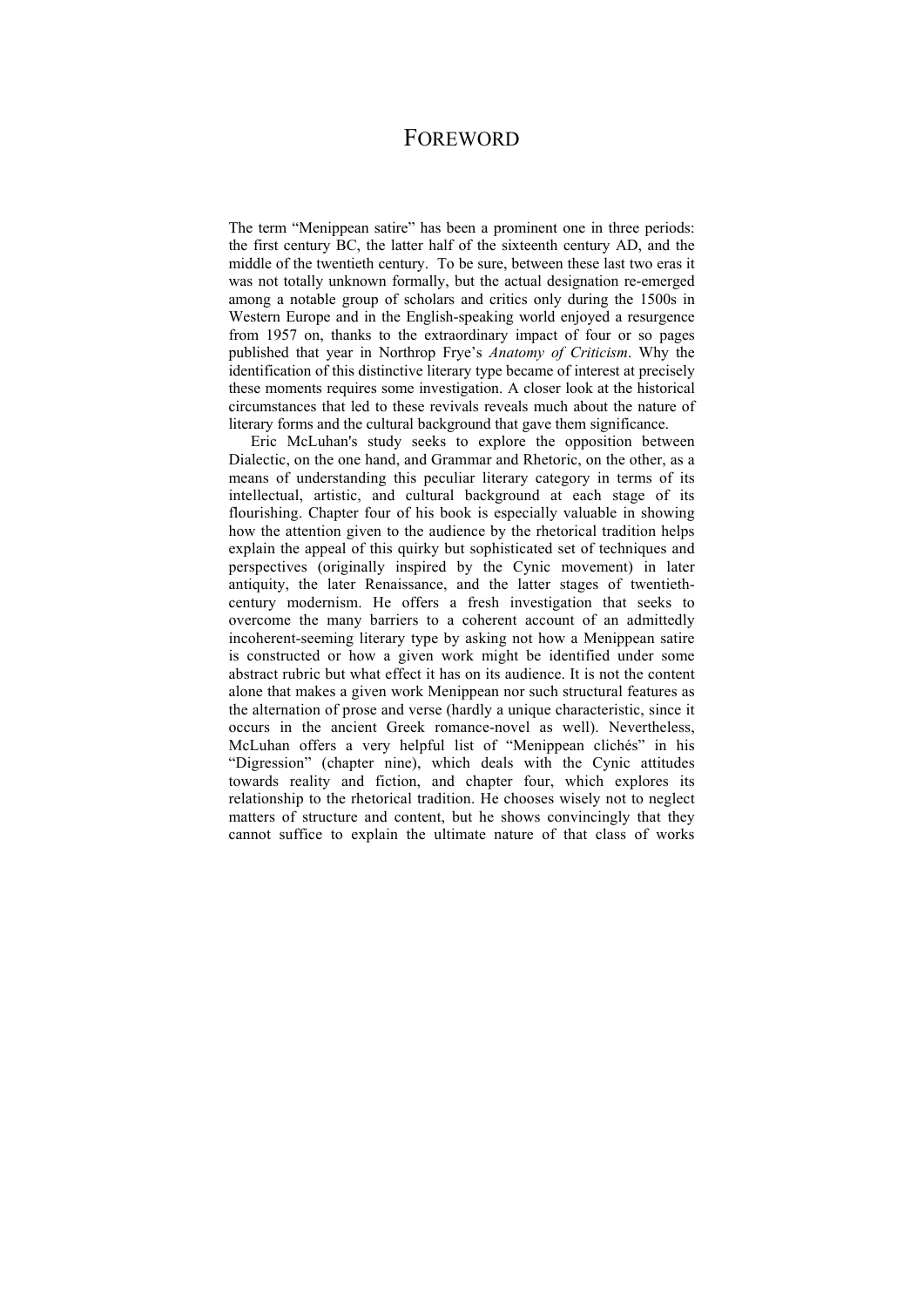named after the third-century BC Gadarean known to us as Menippus.

The problem all critics and scholars face is a kind of literary nominalism. Despite concerted efforts, century after century, they have not been able to avoid using such vague terms as "genre" or "novel"; at the same time, those who seek to offer more precise categories or collective terms seldom succeed in imposing their preferred nomenclatures on the scholarly community. A good example is Northrop Frye himself, who, despite the considerable impetus he gave to the study of works in the Cynic tradition, failed to make his preferred term for them, "anatomy," prevail for very long. He had already begun exploring the subject twenty years before his influential book, *Anatomy of Criticism*, was published, first in a paper written while he was a student at Oxford and five years later in a published article that incorporated many additions to his original investigations. Beginning with establishing a more exact distinction than that observed at the time between fiction and non-fiction, he sought to drive a wedge between them with a large and important category he identified, drawing on the titles of a number of sixteenth- and seventeenthcentury works, as literary anatomies. He was to integrate these preliminary explorations into a more comprehensive theory of fiction, with a revised version of his original remarks, in yet another article, published not long before his signature book appeared. This third version was little changed when it was absorbed into *Anatomy*. There it was one of four broad narrative "genres": confession, romance, novel, and anatomy, this last being a substitute for the term "Menippean satire," which he considered somewhat misleading. Though early followers of Frye's schema often used "anatomy," in their books and articles, the preponderance of later criticism has stuck with the original designation, Menippean satire. Scholars have debated, since antiquity, the term "satire," as well, and McLuhan offers some very sensible remarks about the range of references that term might be said to cover, etymology aside. But as with the tendency to style any prose narrative of some (indefinitely defined) length a novel, such terminology often hinders more than aids understanding by either excluding or including too much.

A second influential critic, the Russian writer Mikhail Bakhtin, seems to have anticipated Frye's early interest in Menippean satire, though his writings were not to reach the West in translation until the 1960s. When they did, however, they provided an alternative way of looking at it and consequently were responsible for a further impetus within that initial surge of interest. Bakhtin speaks not of "satire" but of "Menippea," and he offers a very different prospectus in his discussions that includes anthropological elements, such as "carnival" and "polyphony," which have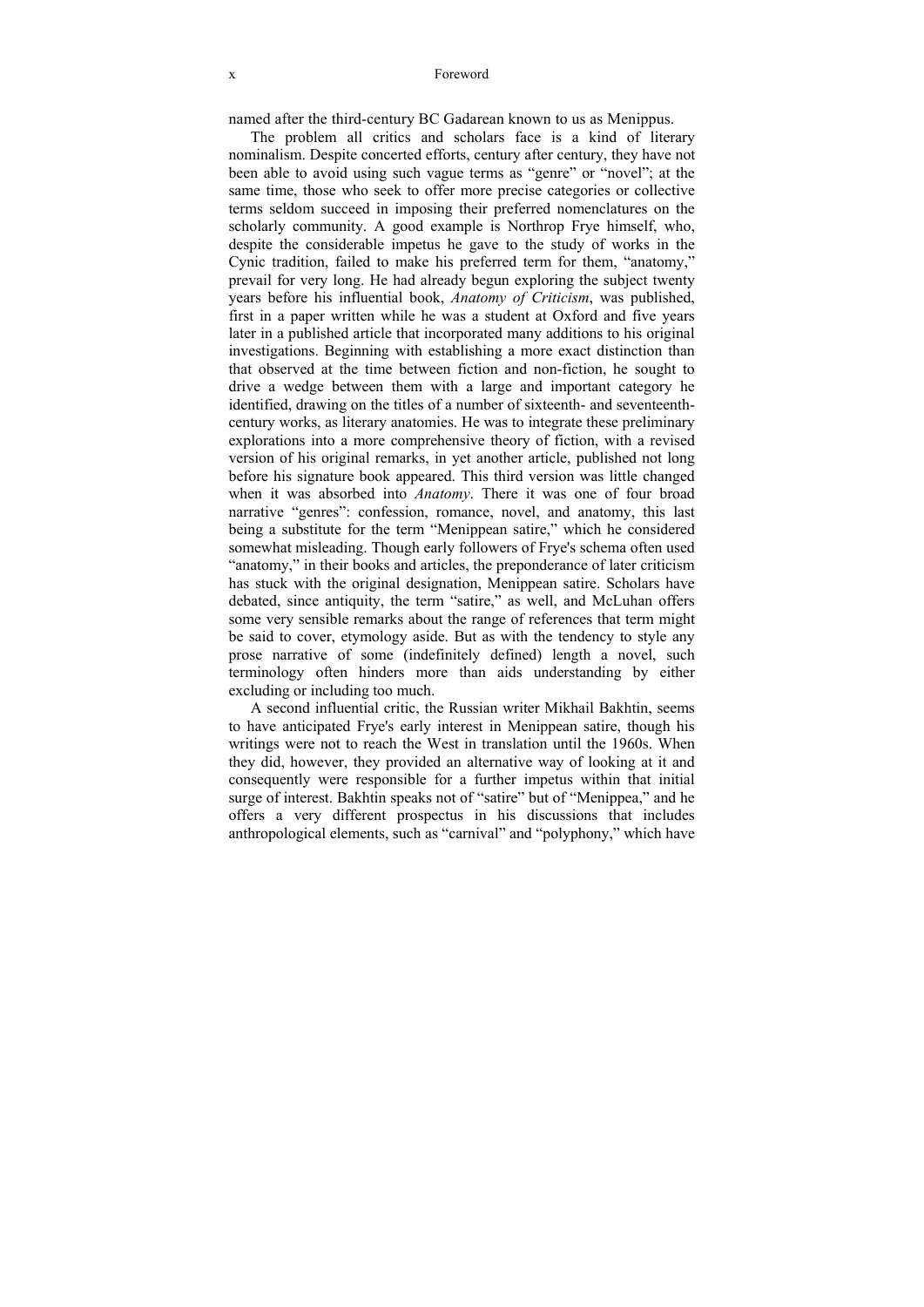#### Cynic Satire xi

proven to be fruitful in expanding our understanding of the cultural underpinnings of the medieval and modern practitioners of literary Cynicism. But in his essays that propose an opposition between epic and novel, he presents the latter as an open form that seems to include the Menippea in its heritage. That distinction goes against the fourfold division of prose fiction that Frye offers in his *Anatomy of Criticism* and subsequent writings, showing once again that one man's term is another man's poison.

McLuhan remains attentive to the positive contributions of his precursors in writing about Menippean satire, but he is also shrewdly aware of their dangers and limitations. At the same time, he looks to certain unpublished works, such as doctoral dissertations, that have escaped the notice of most scholars. In them he finds approaches that offer positive directions that might be further advanced. Most conspicuous in his book, however, is the space he devotes to exploring the historic elements of rhetoric and the trivia, taken for granted by Menippean authors before the twentieth century but now too often neglected. It is there that he presents his most original ideas about the subject, demonstrating that it is above all the effect on the reader, as embodied not only in the author's intentions but in the work itself as executed, which defines the peculiar nature of Menippean satire. Moreover, he further illuminates this insight by examining not only some recent literary works that fall within the Menippean scholar's purview but those in other media as well. By demonstrating that Cynic satire goes beyond being limited by an exclusively verbal medium he presents some enticing possibilities for future critical developments in the arts as a whole.

I would like to conclude by offering a reflection of my own on the implications this book offers for even broader considerations of the arts. The Menippean challenge, which was given prominence in many a "postmodern" work of "self-reflective" fiction during the later decades of the past century, is a way of calling attention to the constitution of our cultural and historical environment. If the *Margites* may be enlisted among the earliest known examples of Menippea—coming centuries before the historical Menippus himself—then one concludes that the parodic element emerges precisely when certain works of art have achieved exemplary and canonical status that are taken to define the principal features of a given culture. By calling attention to them through distortion, through humour, and through incongruous mixtures of elements or contradictory, conflicting scenes and presentations, the Menippean artist makes us aware not merely of the artificiality of the intellectual environment that we have created for ourselves but of its necessary existence as a means of avoiding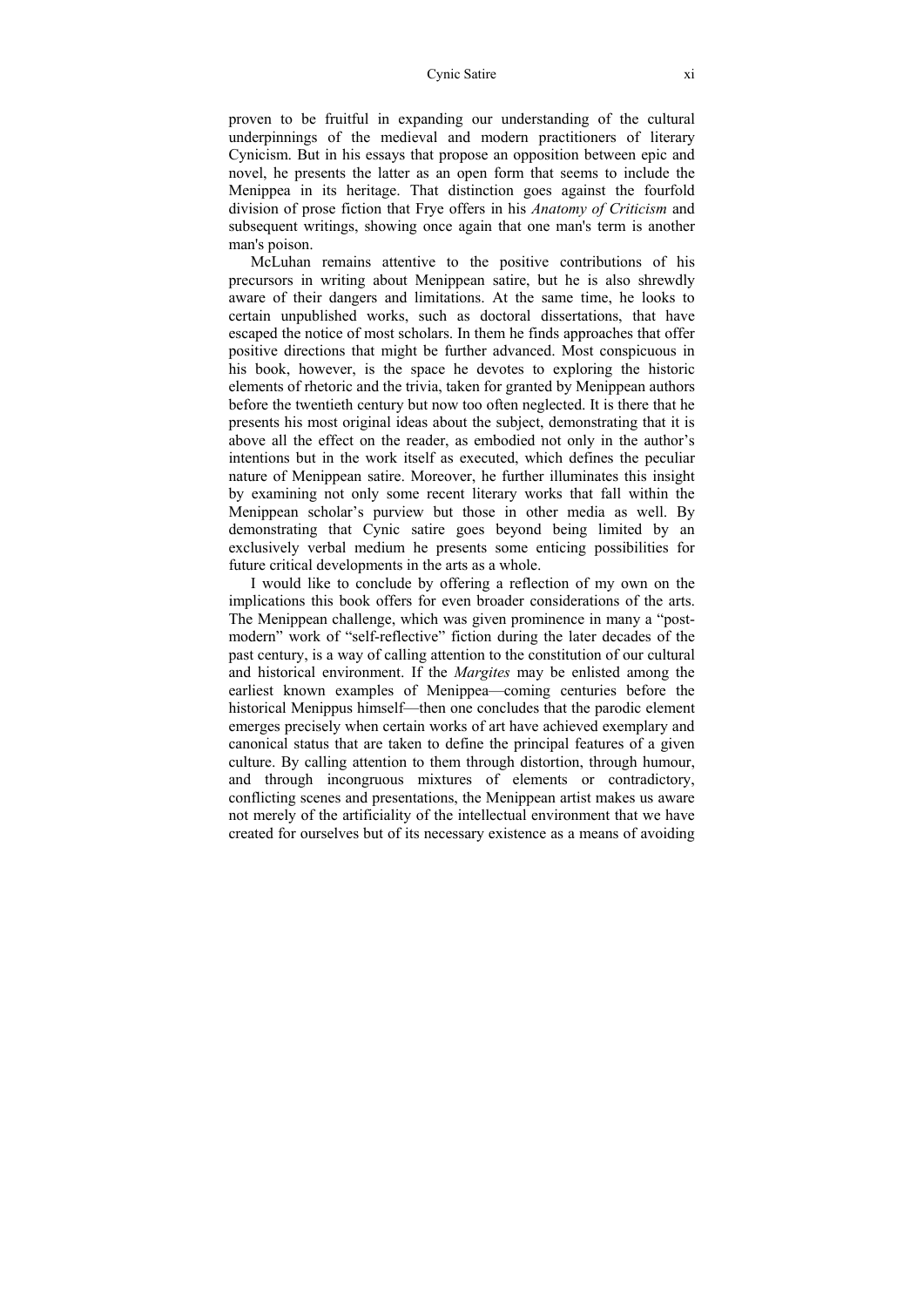an oversimplified understanding of ourselves and the world we have made. And thereon, doubtless, hangs a tale, full of sound and theory and signifying something or other.

> **R. S. Dupree**  Dallas, Texas December 2014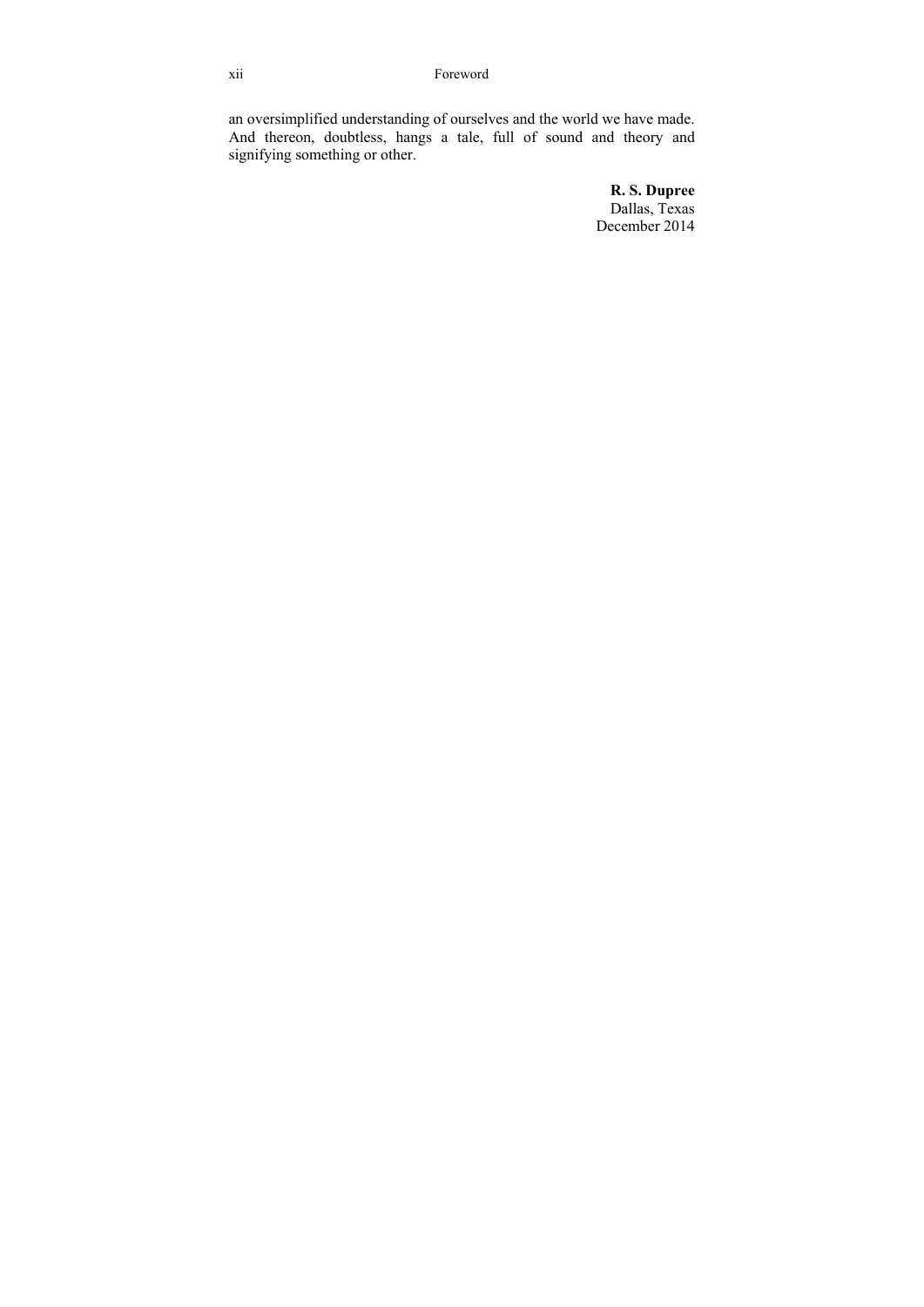## **PREFACE**

This book grew out of my doctoral thesis on arguably the greatest Menippean satire of all, James Joyce's *Finnegans Wake*. It owes a considerable debt to Eugene Korkowski's slightly earlier dissertation, "Menippus and His Imitators: A Conspectus, up to Sterne, for a Misunderstood Genre." I have made frequent use here of the fruits of Dr. Korkowski's labours, and trust that the specific debts have been acknowledged. This will acknowledge the general one.

Recently, Garland Publishing brought out *Menippean Satire: An Annotated Catalogue of Texts and Criticism* by E. P. Kirk, a book that clearly owes a lot to Dr. Korkowski's ample dissertation. Two things, however, I feel are lacking. First, Dr. Korkowski's thesis contains many valuable discussions, whereas the catalogue format of Kirk's book prohibits discursive essay. Second, Dr. Korkowski's thesis runs only "up to Sterne": valuable work remains to be done to bring the survey the rest of the way, from Sterne to the present. In the last chapters of the present volume, I suggest some directions such studies might take.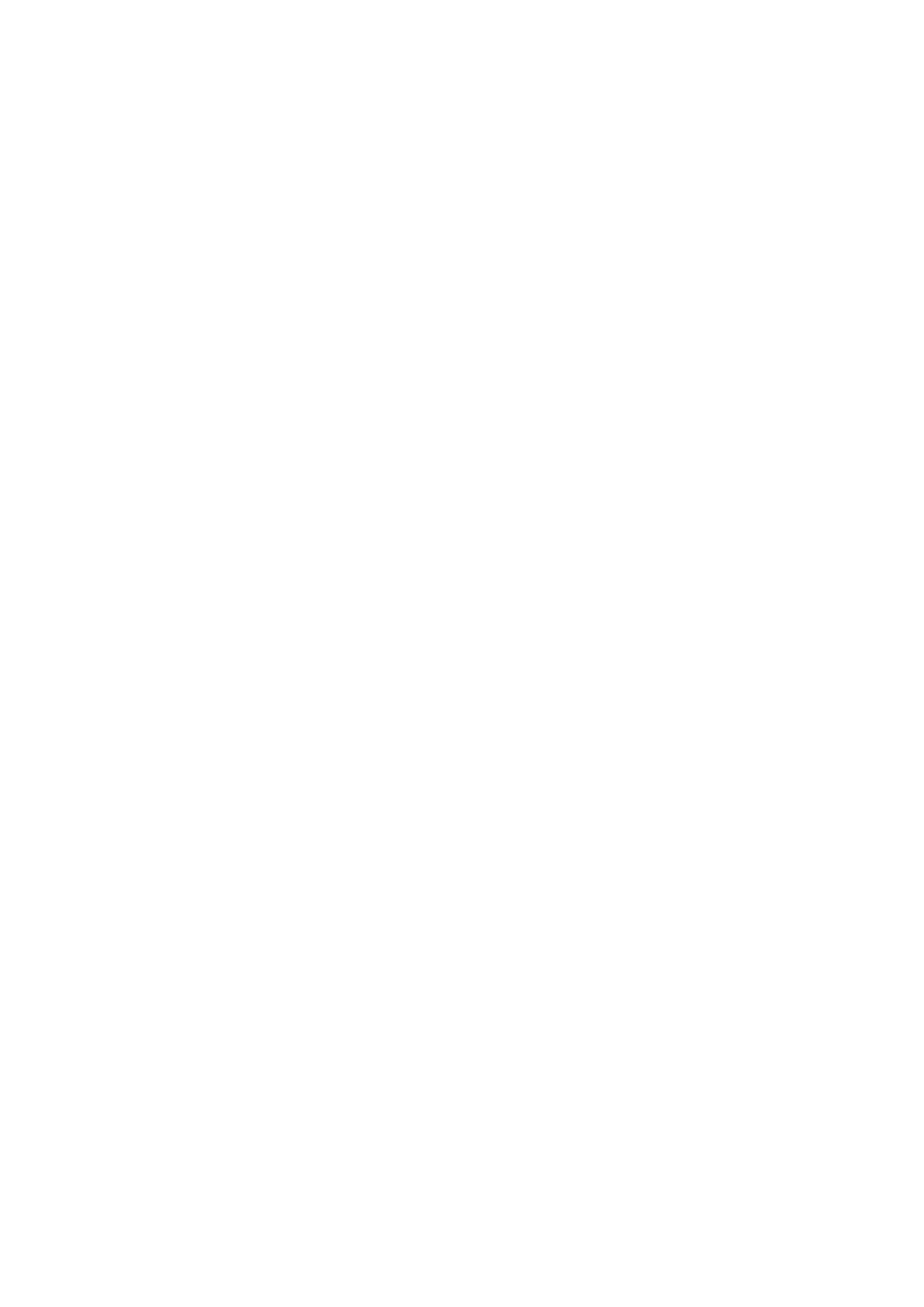### **INTRODUCTION**

Contemporary interest in the Menippean satire pretty well dates from the publication of Northrop Frye's *Anatomy of Criticism*. That celebrated book needs no introduction; its influence on criticism and on more than a generation of students is well known. Although Frye accorded a scant four pages to the topic (virtually an aside), they have formed the manifesto for an entire school of Menippean criticism, one that is still growing.

In those four pages, Frye argued cogently for changing the term from "Menippean satire" (he felt it was inadequate) to "Anatomy." And in fact many Menippean satires are anatomies or include "Anatomy" in their titles, for example, Burton's *The Anatomy of Melancholy*. But then Frye, playing possum, quietly named his own book of essays *Anatomy of Criticism*. Somehow, Frye scholars have overlooked the implicit claim – that his book is a Menippean satire. At least, none have yet offered to discuss the implications. Yet his celebrated *Anatomy* is not Menippean: it—and he—is far too sober.

In a nutshell (and this serves as the rhetorical premise / thesis that underlies the essays that make up this book) …

… a Menippean satire is a device for producing a specific kind of effect on the reader. Menippean satire is an active form, not a passive one: any work that produces the *effect* of a Menippean satire *is* a Menippean satire.

Whereas other kinds of satire work on the reader's ideas, or decry evil, or expose vice or folly or bad manners and someone else, Menippean satires act on their publics as would a Menippus or Diogenes or other Cynic philosopher on his. The satire stands in for the man: that's the key.

Menippus was a Cynic philosopher (third century BC). Now, Cynics are unique among philosophers. They sling no party line; they have no "school," no bodies of theories to expound, no policy to promote. Their constant aim is to restore balance to perception: they combat delusion and illusion and pretentiousness and intellectual boneheadedness of every stripe. The Cynics declared war on robotism; their target was—and is any robot, any somnambulist individual or group, that crossed their paths. They will swipe any technique, resort to any extreme, to jolt the target (the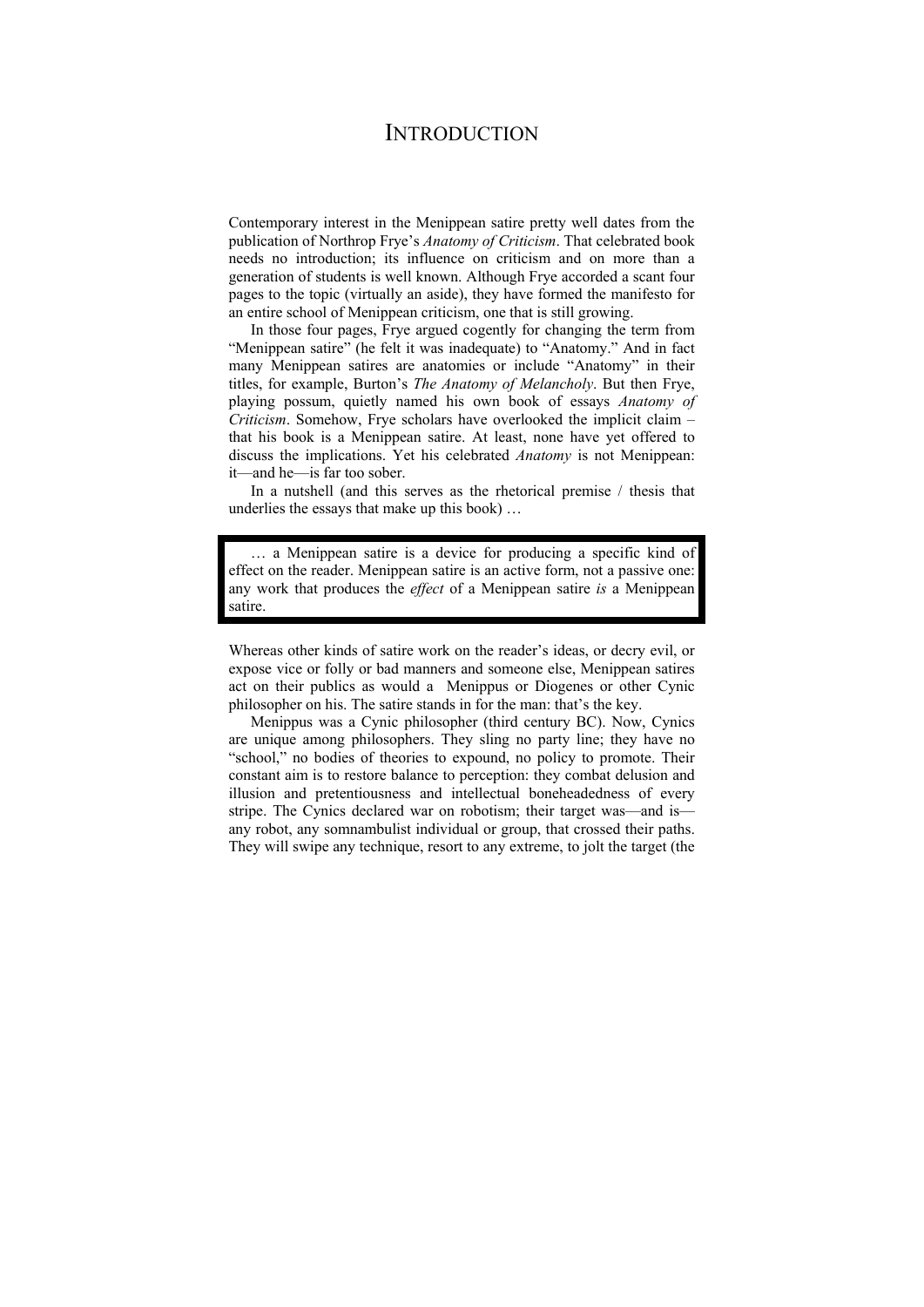man-in-the-street reader) into wakefulness, to restore a sense of proportion, and to limber up the senses. Their techniques are satiric; their satires, polymorphic, topsy-turvy, and perverse. They will use *any* form. The Cynics are utterly democratic: they attack one another and even their own followers as readily as they attack anyone else.

But what does this have to do with today? For nearly two centuries, rhetoric attracted little practical interest…until fairly recently, that is. For electric media have profoundly changed the shapes of publics and audiences, and rhetoric, the science of transforming audiences, has revived. A rhetor's thinking begins with the audience and how to have an effect on it. Cynic-Menippean satires are deeply rhetorical because the satirist begins with the audience and the effect. He builds the work around the audience in order to manage the effect. Our predecessors, the Romantics, were too self-absorbed to summon much sympathy for rhetoric or interest themselves in rhetorical (audience-based) satire. Such is not now the case. We live surrounded by rhetoric most potent—ads, for example. Suddenly, this Menippean technology is yanked from the sidelines onto centre stage.

Yet while recent philosophy, from phenomenology on, and the current spate of derivative schools of criticism, have alike an interest in the hidden ground of experience (and all Menippean satires are experiences first and foremost and cerebral last), the critics, still mired in the mind-set of Romanticism, are over a century out of touch and out of practice with the tools needed to come to grips with Cynic satire.

Now is the "ground floor" time in the development of Menippean satire as a field of study. Scholarly interest is growing apace; each year, more and more university courses deal with it. As the field grows, awareness of it and its implications is profoundly affecting the way we look at the rest of satire, and at the rest of literature, and at serious art. For the catalogue of Menippean satires includes numerous surprises. It includes many of those wonderful misfits, books that don't fit into the conventional genres, such as Rabelais' *Gargantua and Pantagruel*, or *Don Quixote*, or Chaucer's *Tales*, or Byron's *Don Juan*, or *Alice in Wonderland*, or *Huckleberry Finn*, or *The French Lieutenant's Woman*, or *Tristram Shandy*, or *Ulysses*, or *Finnegans Wake*.

Large numbers of works—many of them major works—hitherto safely accounted lyric, epic, etc., have suddenly been discovered to be part of the Menippean tradition. These include works by Homer, Lucian, Petronius, Seneca, Apuleius, Martianus Capella, Macrobius, Aulus Gellius, Aristo, Boccaccio, Erasmus, More, Cervantes, Nashe, Donne, Butler, Sterne, Swift, Flaubert, Carlyle, Byron, Lewis Carroll, Mark Twain, Wyndham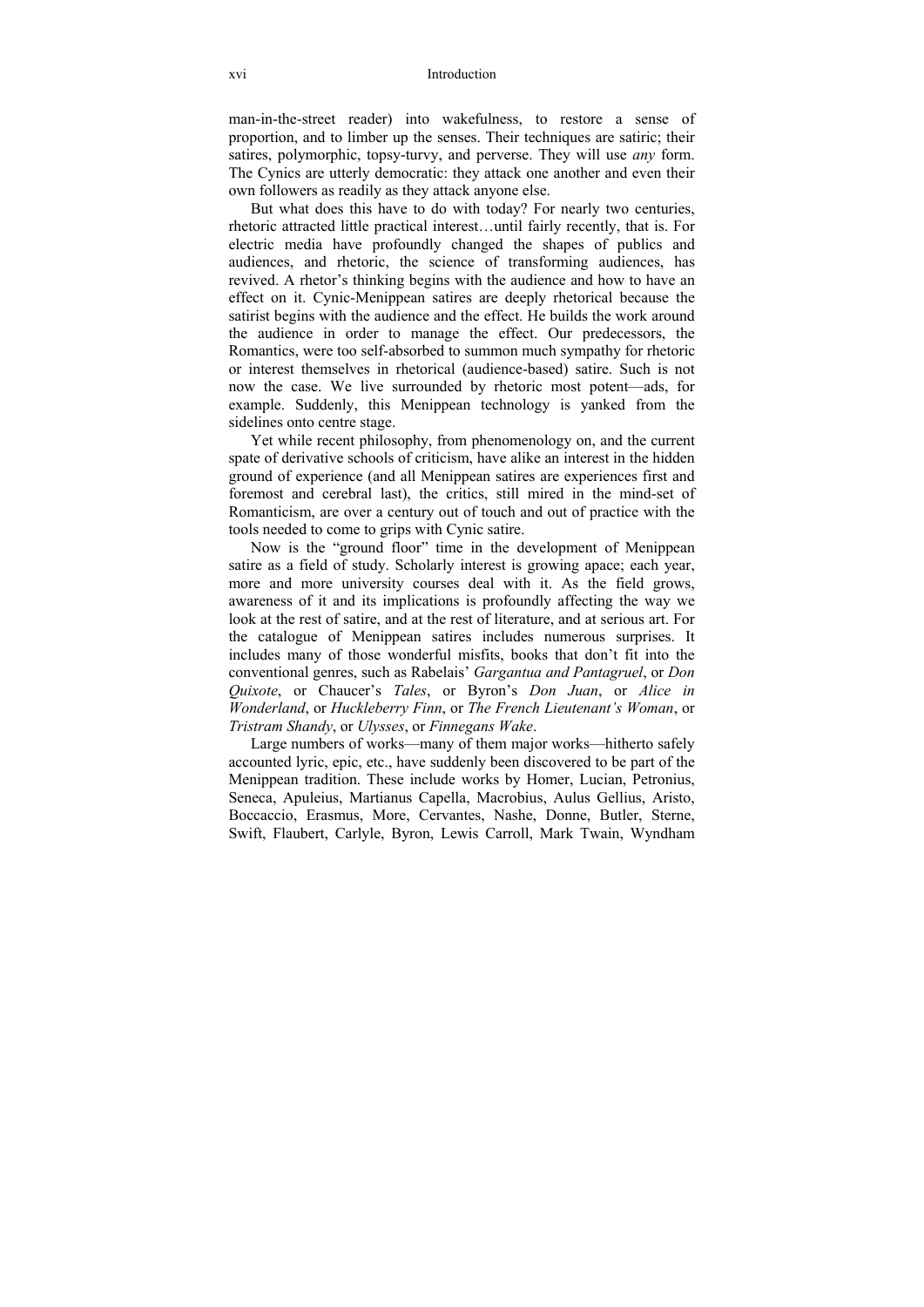#### Cynic Satire xvii

Lewis, Ezra Pound, Eliot, Joyce, Barth, Fowles, Rooke, Flann O'Brien…and Woody Allen, to drop just a few names.

 $\sim$ This book approaches this unusual species of satire in an unusual manner. Instead of looking at the satires descriptively, instead of asking do they or do they not, say, mix verse and prose, or high and low subject and style, it operates from rhetorical analysis. That is to say, it begins by looking not at the content of the satire, but at the reader and the reader's encounter with a mixing of verse and prose or of high subject and low style (or vice versa). Given the multiplicity of tactics that Menippists have used over the centuries since Homer (who considerably antedates Menippus), descriptive approaches and formulas are too cumbersome to be workable. There is the further complication that many other authors over the centuries have employed "Menippean" tactics, such as mixing verse and prose, without making their work satire.

The first group of chapters is intended simply to give enough background information to orient the reader in the subject. (I assume throughout that the reader has a general knowledge of Western literature.) In chapter one, I sketch what is and is not Menippism. In chapter two, I relate Menippus and Cynicism to Menippizing.

The second group makes a crucial distinction, between Concepts and Percepts, and discusses how and why the conventional approach to Menippism fails to come to grips with this species of satire. Concept-based approaches will not serve to elucidate a percept-based activity. Most classicists stick rigidly to the "verse and prose" formula, as do many literary critics. Other literary critics use other formulas, but nearly all persist in basing their approaches on outward description. Only one of the new approaches, based on how Menippists imitate and plagiarize one another endlessly, does work to a point and is the first breakthrough in many a century.

The third group of essays, on Menippism and Cynicism, begins with the heart of the matter. All of the Menippists' perversities, from mixing verse and prose to mixing high and low styles and subjects to tweaking the reader's nose in various ways, are directed to a single end, that of violating rhetorical decorum. In turn, such violations produce in the reader a dislocation that stimulates fresh perception—the effect Menippists strive for and the point of all their satirizing. Two other essays examine the same matter from different perspectives. A fourth essay dwells on a purely Cynical and Menippean conceit: doggishness.

At this juncture, Intermission arrives in the form of a list of the principal tactics that Menippists have used. It is rather large and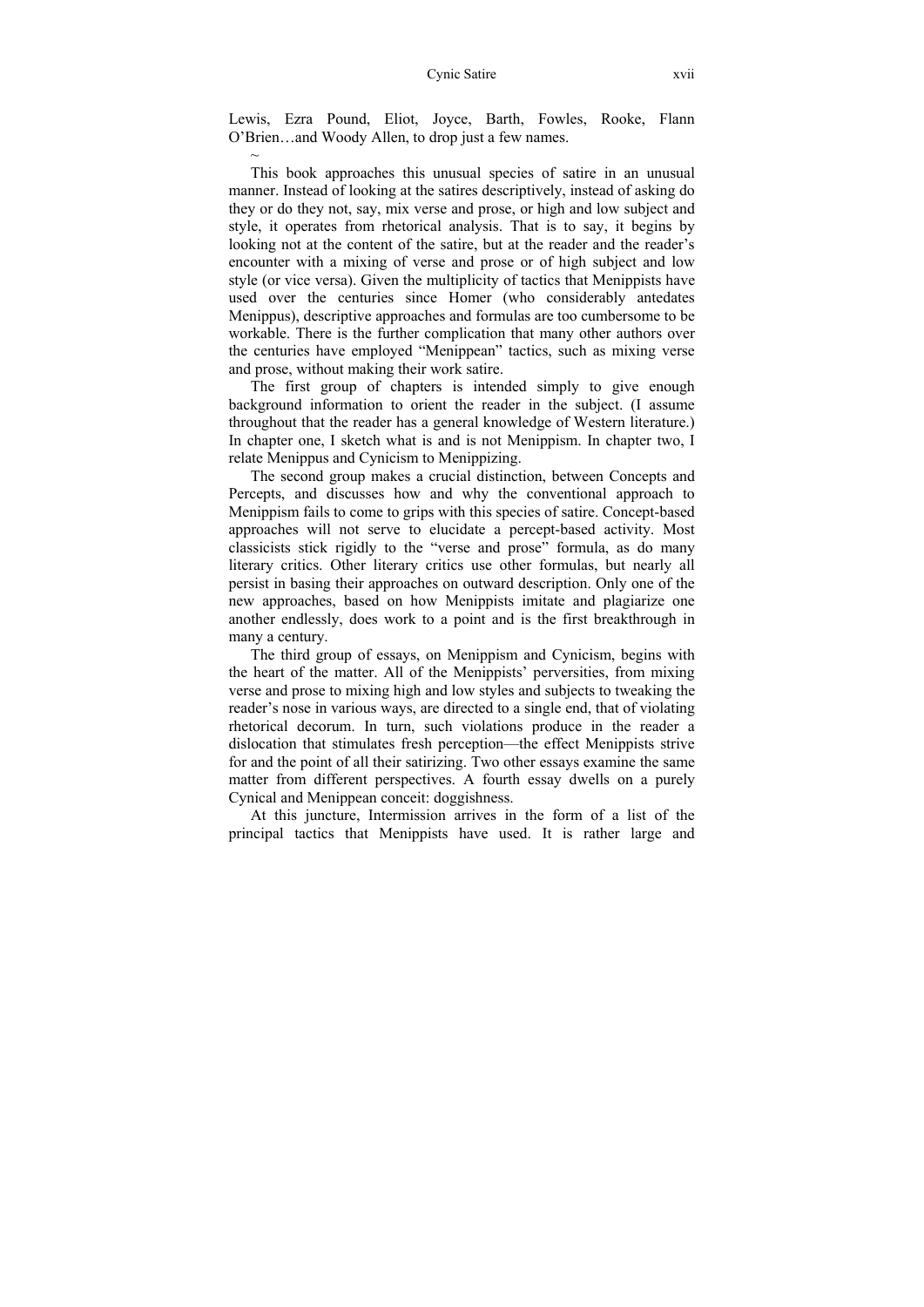cumbersome, which shows how unwieldy is any descriptive attempt to define Menippean satire. This *copia* may prove useful if future rhetorical study of these commonplace techniques reveals patterns we don't suspect.

A fourth group of essays looks at Cynic Satire and Tradition. The first essay drags up the centuries-old dispute concerning the proper etymology of the word "satire." A reconciliation is proposed, using rhetoric to mediate the dispute. The next essay discovers the etymology of each of the three strains of satiric activity in the threefold *logos* and examines how each strain relates to the trivium and to therapeutics. Menippean satire is found to be the satiric arm of Grammar; Horatian, of Rhetoric; Juvenalian, of Dialectic. Another essay discusses Menippizing as inherent in any serious artistic activity. The last essay in the group gives the tetrads for the three strains of satire.

The fifth group looks at Menippism in our time. First comes the matter of how it has begun to spread from literature to newer, electric media: the problem facing the satirist today is that the audiences for these new media are non-literary ones. Second, and finally, we attempt to devise a surefire test for detecting Menippism whatever the medium. "A mixture of verse and prose" is not much use when the medium is film, or TV, or interactive multimedia of one or another kind. Some basic tools (developed earlier in the book) are recapitulated, and the reader is invited to pitch in. Test cases (most Menippean, some not) are presented, for use in checking the litmus test.

An appendix briefly outlines the main texts that comprise the Western Menippean tradition.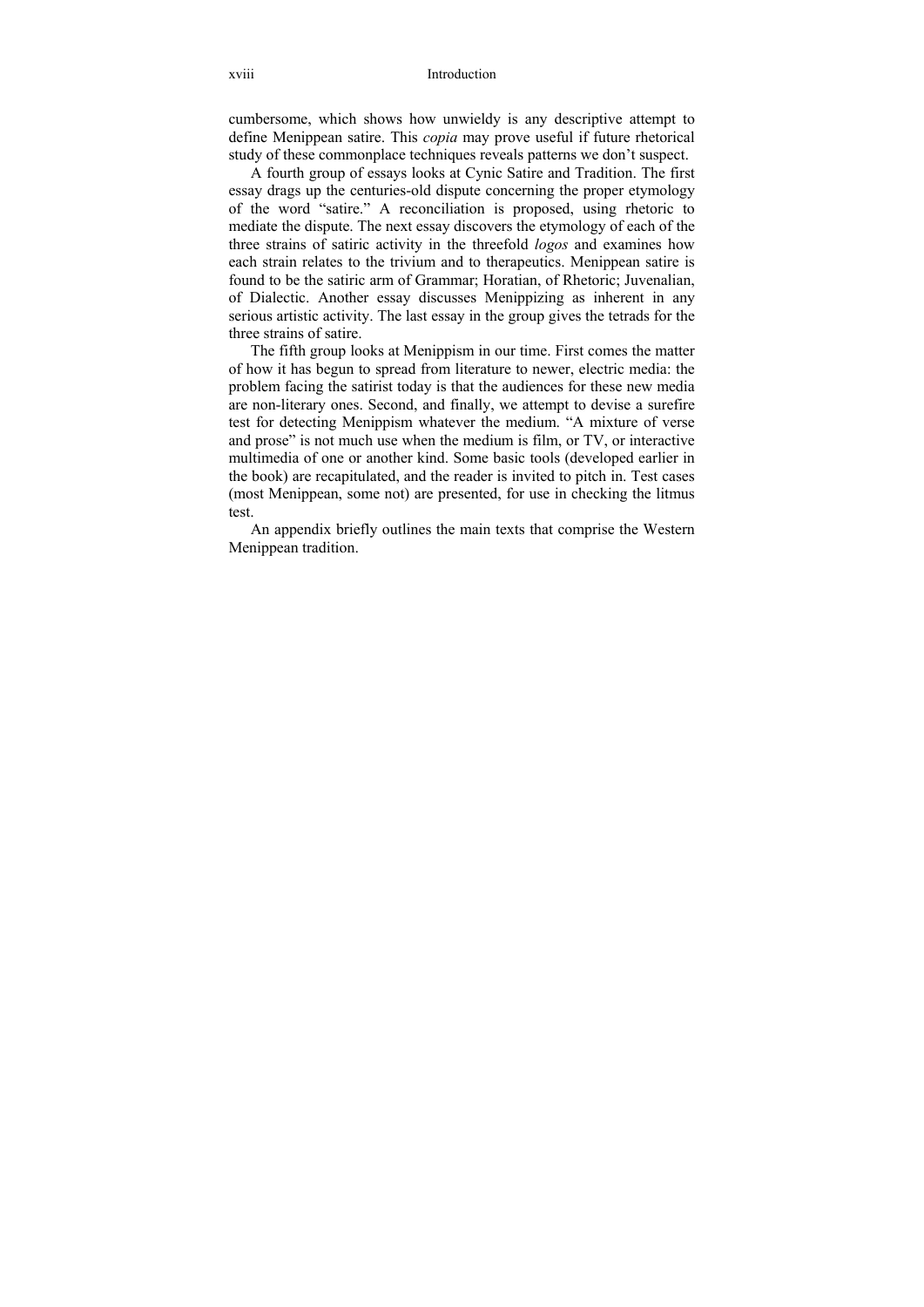# **PART I**

# **COMPASS BEARINGS**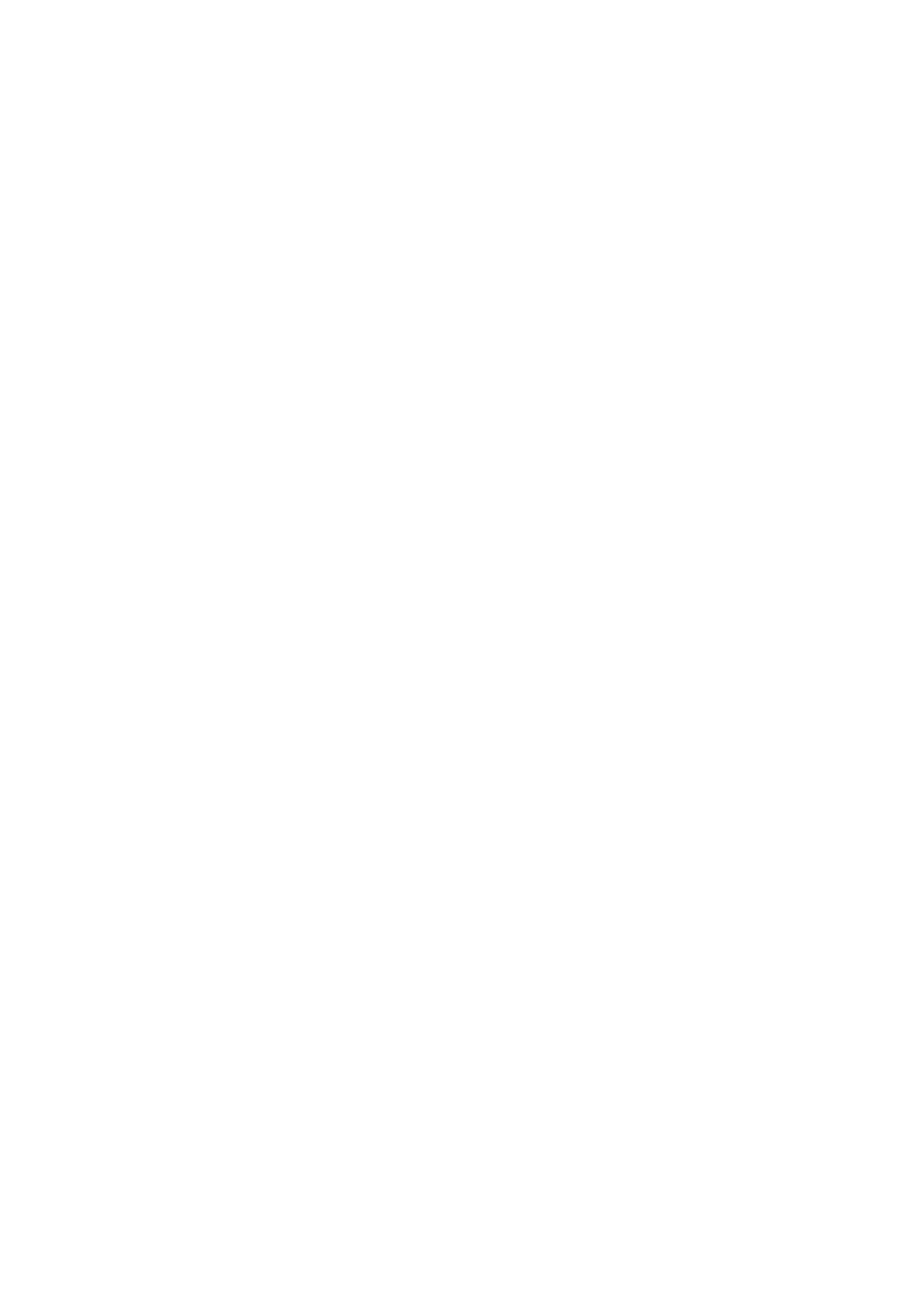## CHAPTER ONE

### MENIPPEAN SATIRE, IN BRIEF

Menippism is at once boisterously individual, intensely conservative, and doggedly playful. The two other principal streams of satire—Horatian and Juvenalian—target some private vice or public folly. Menippism instead attacks the audience, the man in the street. By coincidence, that's just what the Cynics did. All the hijinx in a Menippean satire are artillery levelled at the ranks of readers. Now, here's the nub: we use two standard critical approaches to Menippism—a theoretical one and a descriptive one. The critic begins with a theory about Menippean satire and its aims and discusses how these pervade examples of the genre. At some point the discussion turns to criteria for admission and lists of membership in the Club Menippean. Alternately, a critic might attempt to define Menippean satire by describing it. The descriptions can get pretty elaborate. Unfortunately, both approaches, which work pretty well with other genres, collapse when they come to bear on Menippism, because both focus on the content and ideas, and neither can account for the special decorum. The most significant feature of a Menippean satire is not the behaviour of the satirist but the behaviour of the satire and the reader. Interpretation of a Menippean satire, then, should be a hermeneutic of the audience as much as of the text.

Not everything dressed as Menippean, not everything that puts the Cynic disposition on, is Menippean. Books like John Barth's *The Last Voyage of Somebody the Sailor*, filled with wit and horseplay, frolic with Menippean devices, yet they are wide of this particular mark because they are too self-absorbed. The real meaning of a Menippean satire springs wholly from its effect: it is what it does. Consequently, the "meaning" in the usual sense (the content) is beside the point; it could be anything that serves to entice the reader. T. S. Eliot struck at the heart of the matter when he remarked that the "meaning" of a poem is "like the choice piece of meat carried by the burglar to distract the housedog" of the mind so that the poem can go about its work unnoticed and unhindered. In consequence, the real content of a Menippean satire is the user. Criticism, then, needs to focus its attention on the audience and the effect the satire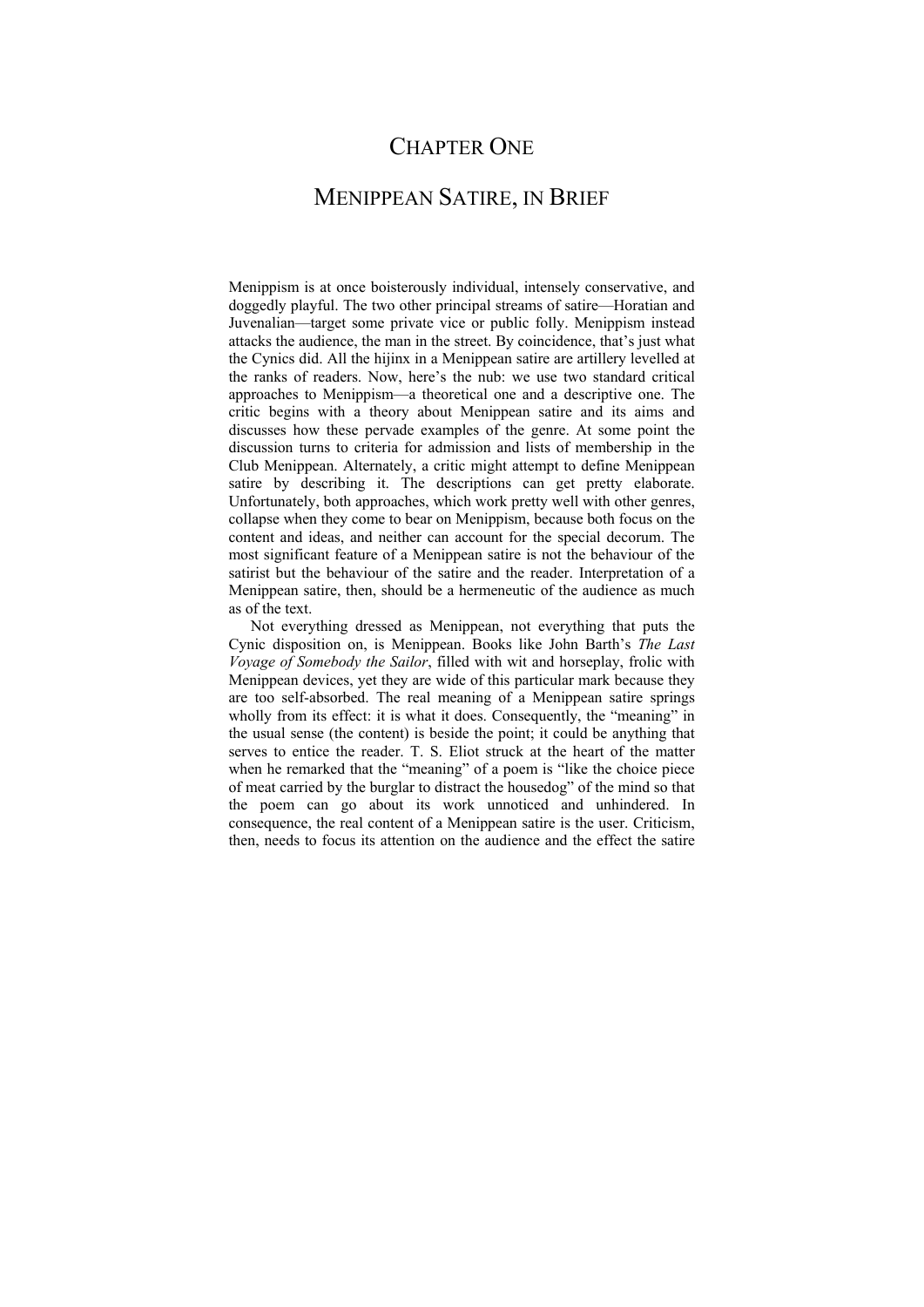produces (i.e., to use rhetoric), rather than on this or that theory of satire or of interpretation (i.e., philosophy). The present essays proceed by the Ancients' route, using Grammar (etymology and exegesis), on the one hand, and Rhetoric, on the other, rather than by the Moderns' one, which goes by theory, classification, and descriptive analysis.

So: any work in any medium is Menippean that produces the effect of a Menippus, i.e., that does to its audience what a Cynic philosopher would do, behaves as a Cynic would. As Dryden said, it puts on "the Cynic manner of Menippus." A Menippean satire will, amidst rollicking fun, attack the reader's sensibilities the way a Cynic goes after the numbskull, robotic, *homme moyen sensuel*, average guy.

#### **A written Menippean satire, then, is the literary embodiment of a Cynic—of a Diogenes or a Menippus or a Lucian or a Rabelais.**

Menippean satire, obviously, can and often does arise spontaneously: the author needn't have joined a club or imbibed a philosophy or set of theories or school of thought. In any case, clubbishness and philosophizing provided routine targets for Cynics. They were a most unphilosophical and unsentimental lot: they never formed or joined a school—unlike Stoics or Epicureans or Phenomenologists or postmodern deconstructionists, for example—and regularly attacked one another and even their own followers. Arch-independents, all.

Paradoxically, although it is thoroughly irreverent of its forebears, Menippism is the most intensely conservative and traditional of the three forms of satire exactly because it is through-and-through mimetic: it embodies/mimes a Cynic at work, while the Cynic works by miming the target. So one way to make a Menippean satire is to mime or update (steal) another Menippean satire. Or use (steal) one as a sub-plot or as a second plot. Lucian, for example, has been imitated, parodied, and ransacked continually for nearly two thousand years. Eugene Korkowski used this idea of mimesis, or "pedigree," as an investigative technique: with it, he mapped the main outlines of Menippism up to the eighteenth century. Menippism springs entirely from a need to stay alive, a refusal to be swallowed or subsumed; it steadily prods one into remaining awake and keeping a sense of proportion and of human scale. In *Fairy Queen* Spenser sounded the pure Menippean/Cynic strain with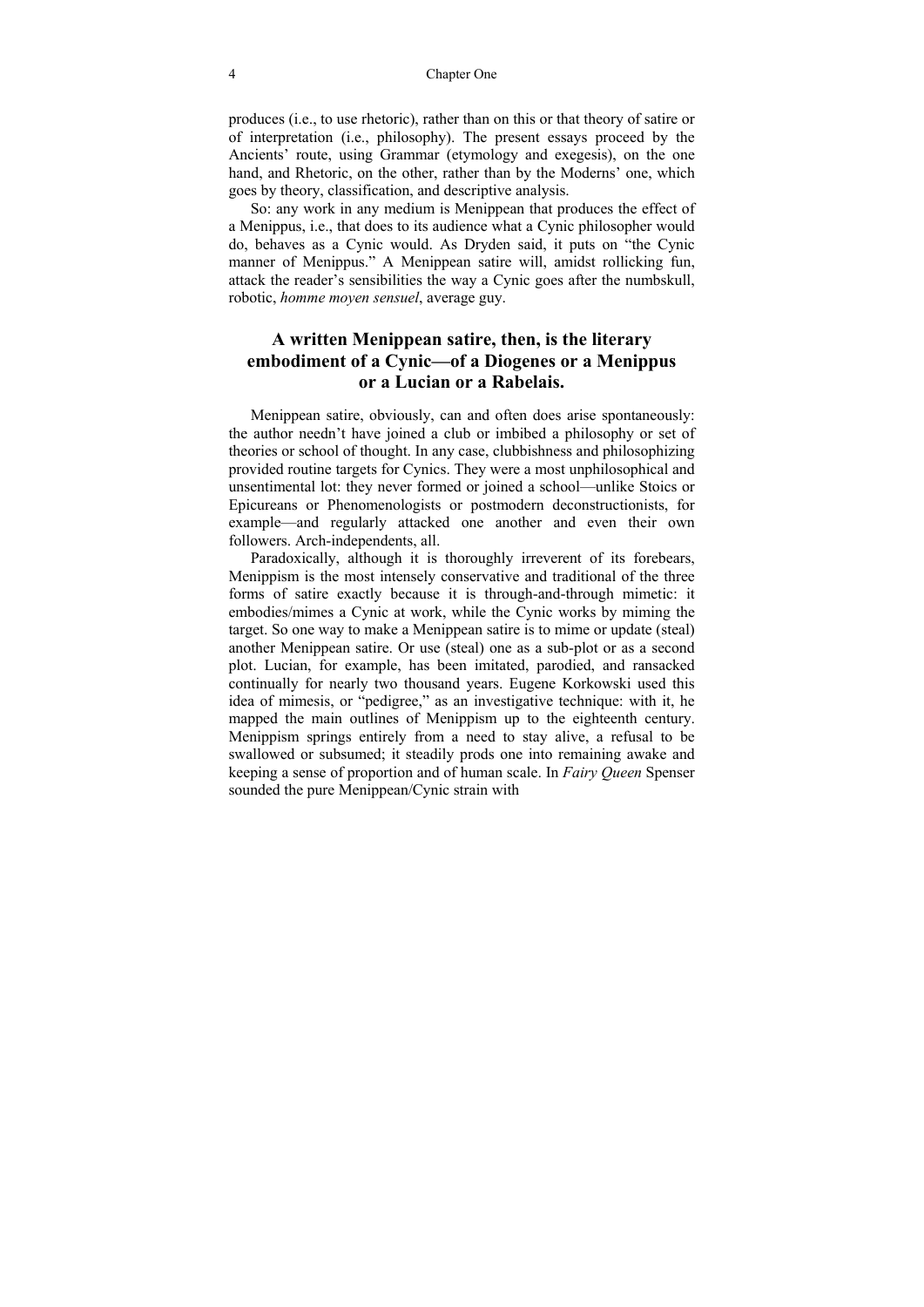Menippean Satire, in Brief 5

#### $\mathbf{A}$

# **NEW DISCOURSE**

#### OF A

#### **STALE SUBJECT:**

#### CALLED THE

## METAMORPHOSIS OF AJAX.

#### WRITTEN BY MISACMOS. TO HIS FRIEND AND COUSIN PHILOSTILPNOS.



AT LONDON: Printen by Richard Field, dwelling in the Blackfriars.

#### 1596.

Sir John Harington, *The Metamorphosis of Ajax*, 1596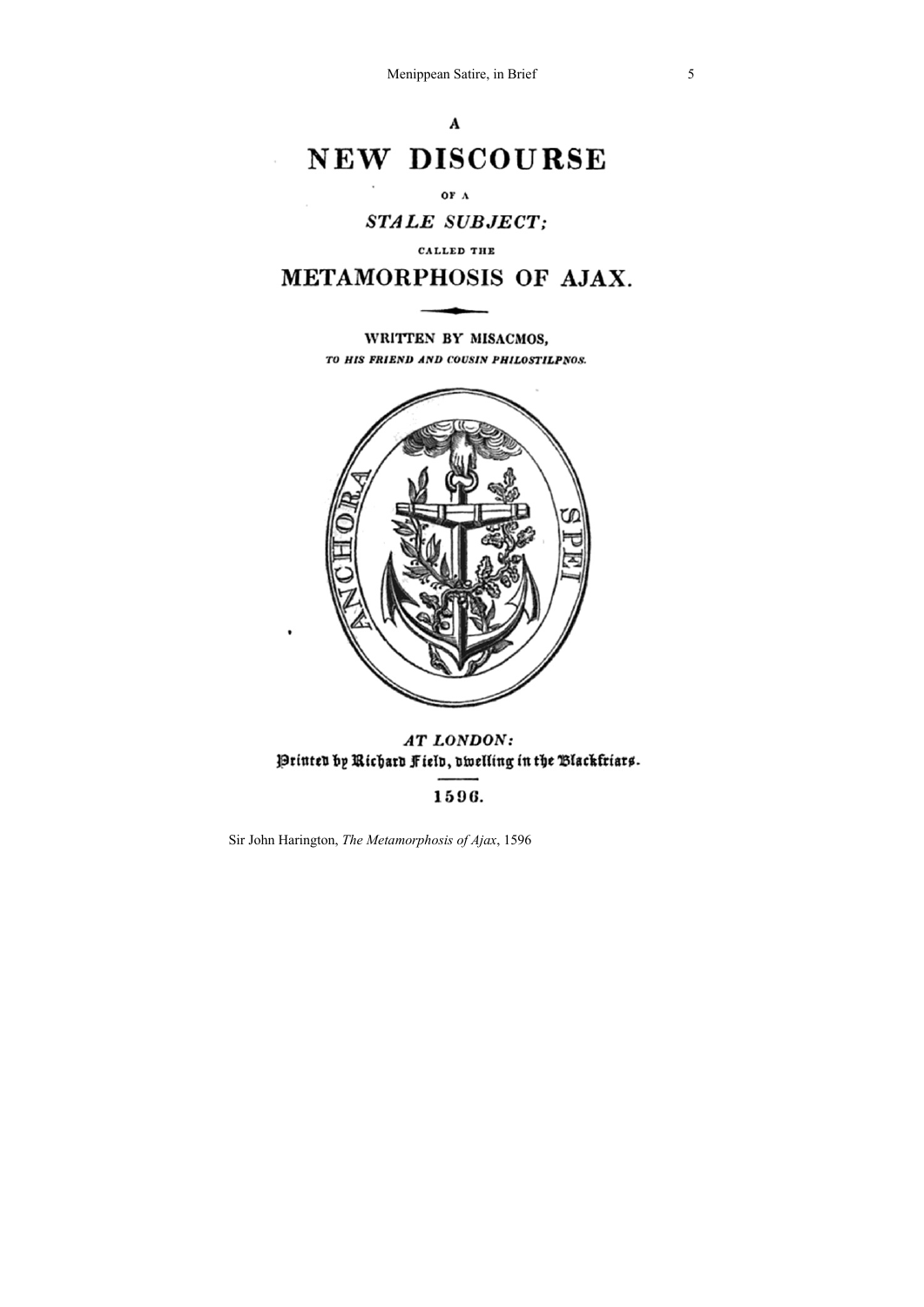#### 6 Chapter One

For sure a foole I do him firmely hold That loves his fetters, though they were of gold. (III.ix.67–68)

As our culture continues to shift from the rational left hemisphere to the emotional and irrational right hemisphere—from Attic to Asiatic, as it were—real Menippism is sure to enjoy a renaissance. Certainly, the prevailing drift in North American culture and sensibility has contributed to the rise in interest in Menippean/Cynic satire, satire that is attitudebased rather than theory-based, and to the recent spontaneous surge of Menippism in film and on television.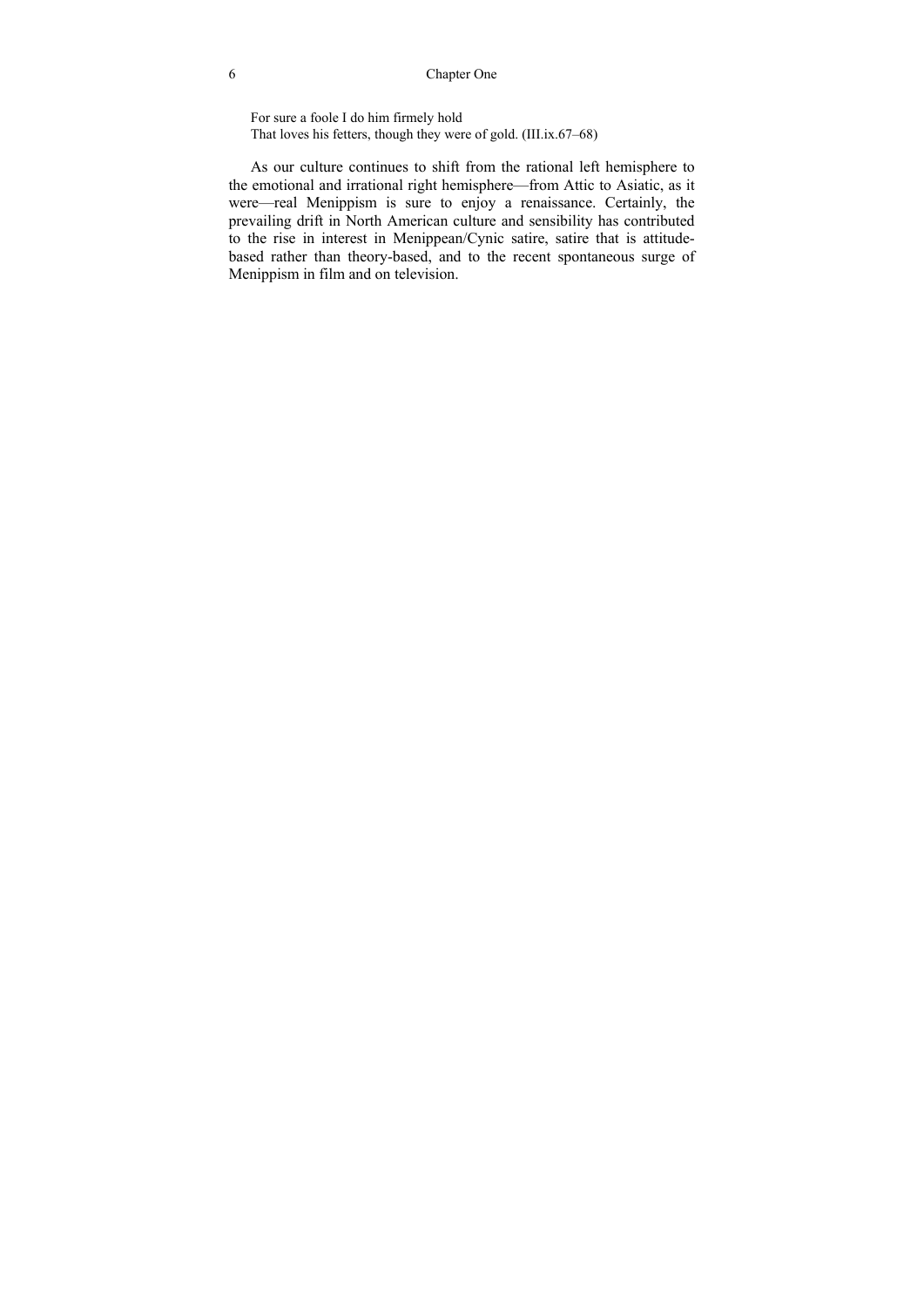

# TRISTRAM SHANDY, GENTLEMAN.

Ταρασσει τεs Ανθρώπες ε' τα Πραγμαία, αλλα τα περι των Πραγμάλων, Δογμαλα.

VOL.I.

1760.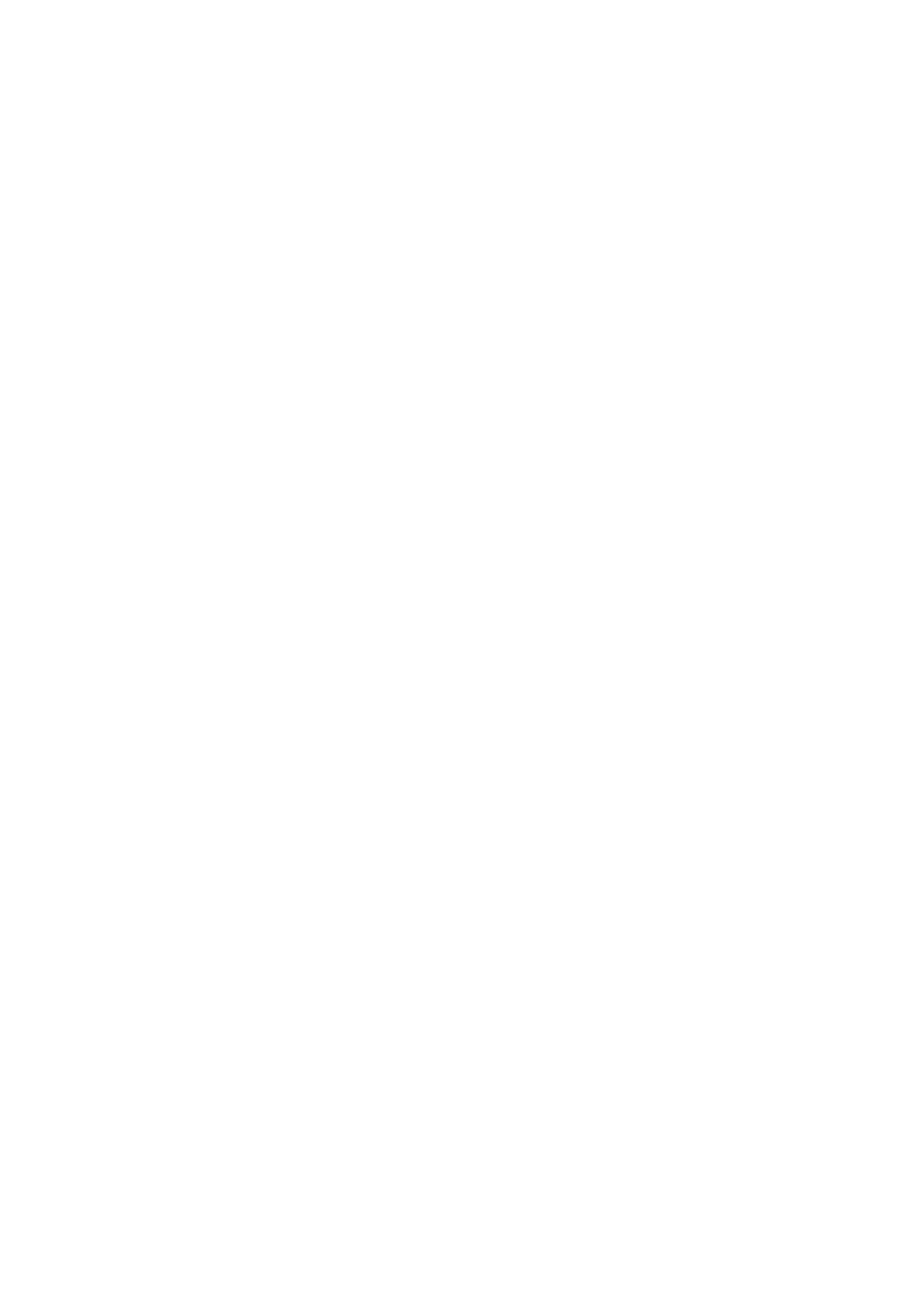### CHAPTER TWO

### MENIPPISM AND CYNICISM

The early history of Menippean satire is clouded, for several reasons. We possess only a few titles and shreds of the writings of Menippus himself—but then he was not particularly prolix (Varro produced a much larger corpus of Menippean satires), and his writings were of no special cultural interest or "high seriousness." Nor, it now appears, was the form original with him. Menippus bestowed his name on a style of attack that had been practised for centuries before him, yet he did set the basic patterns and tone of the form for use by subsequent writers. Because Menippean satire is particularly given to paradoxy and topsy-turvyness, students of the form often point out with some relish that one or another writer who antedates Menippus, such as Isocrates, or Homer, actually wrote the first Menippean satire.

A Greek Cynic from Gadara, Menippus lived in the first half of the third century BC.<sup>1</sup> Diogenes Laertius' Lives of Eminent Philosophers,

 $\overline{a}$ 

<sup>&</sup>lt;sup>1</sup> This note is taken from Eugene Korkowski, p. 70:

See Diogenes Laertius, *Lives of the Eminent Philosophers*, ed. and trans. R. D. Hicks (The Loeb Classical Library, 1925, l959), 2 vols., VI.8. This date is confirmed by Donald R. Dudley's *A History of Cynicism* (London, 1937), pp. 69–70. Oehler is alone in placing Menippus' floruit at around 60 BC; this date conflicts with the credit given to Menippus by Meleager (fl. ca. 100 BC) in *The Greek Anthology* (ed. and trans. W. R. Paton, 5 vols. [The Loeb Classical Library, 1917, 1960]), Book VII, Epigrams 417 and 418. The Greek historian Strabo (63 BC–24 AD) refers to Menippus in his *Geography* (ed. and trans. Horace L. Jones, 8 vols. [The Loeb Classical Library, 1930, 1961]) without assigning any date (XVI.2.29), but he mentions Menippus in a series of famous men from Gadara, only the last of whom, Theodorus, is "of my own time." Quintilian, furthermore, says that the "other kind" of satire besides the Roman satires that began with Lucilius (ca. 180–103 BC) is "an even older type of satire," in his *Institutes* (ed. and trans. H. E. Butler, 4 vols. [The Loeb Classical Library, 1922, 1961], X.1.95). Valerius Probus (first century AD) wrote that Menippus "by far preceded" ("longe praecesserat") Varro (see A. Riese, *Saturarum Menippearum: Reliquiae* [Leipzig, 1865], p. 7—though Riese sides with Oehler). Lucian's claim in "Bis Accusatus" is that he "dug up" Menippus, "a prehistoric dog" (*Lucian*, ed. and trans. A. M. Harmon et al., 8 vols. [The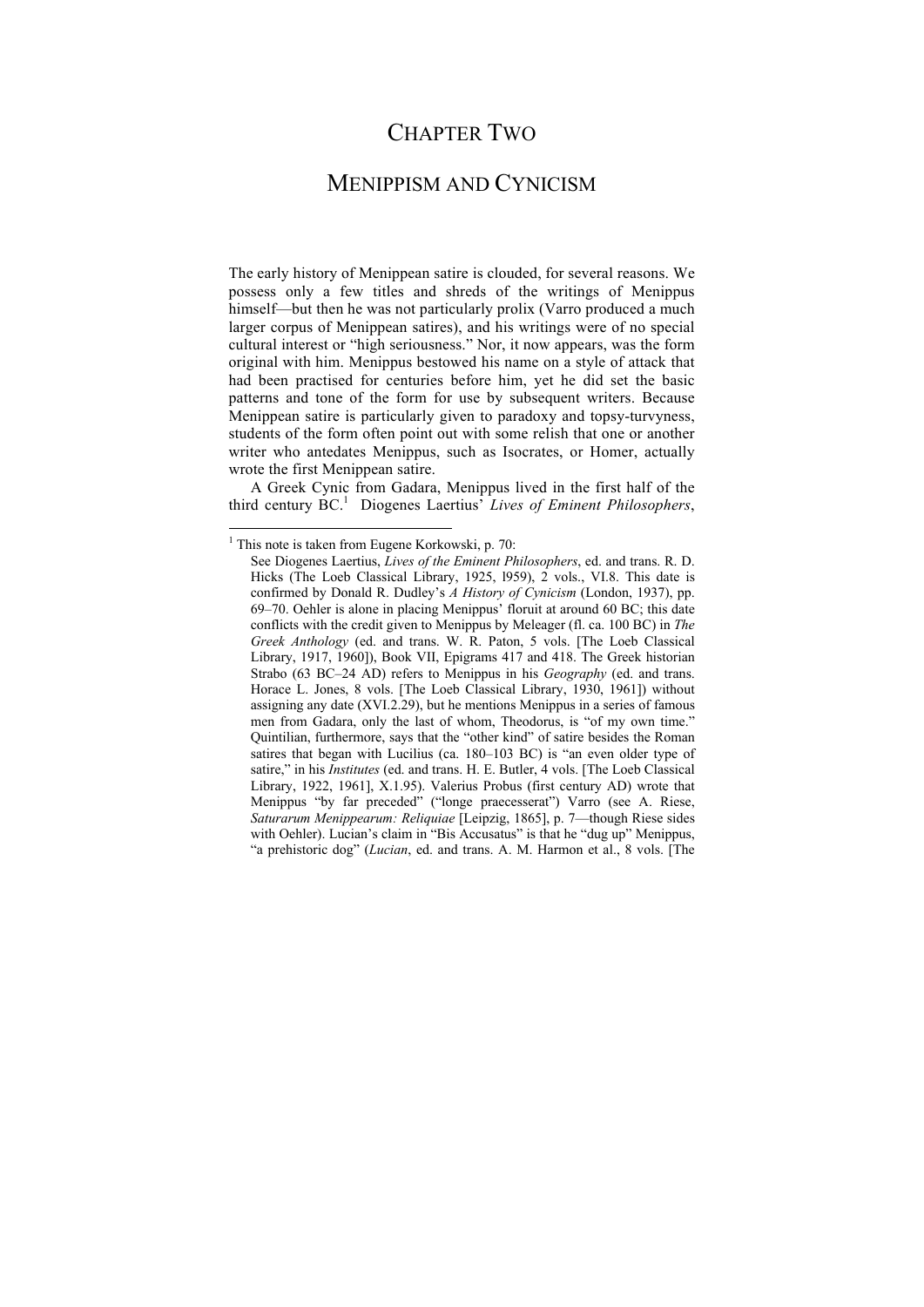the main source for information about Menippus, presents remarkably little, aside from one anecdote about his usury and his death in despair following a robbery of his house. Otherwise, he offers the following key information.

There is no seriousness in him; but his books overflow with laughter, much the same as those of his contemporary Meleager....

Some authorities question the genuineness of the books attributed to him, alleging them to be by Dionysus and Zopyrus of Colaphon, who, writing them for a joke, made them over to Menippus as a person able to dispose of them advantageously...

However, the writings of Menippus the Cynic are thirteen in number: Necromancy

Wills.

Epistles artificially composed as if by the gods.

Replies to the physicists and mathematicians and grammarians; and A book about the birth of Epicurus; and

The School's reverence for the twentieth day.

Besides other works<sup>2</sup>

Menippus was not a very orthodox Cynic, if the remarks about his usury be true. (In any case, "orthodox Cynic" is an oxymoron.) The comment that "his books overflow with laughter" is reinforced by Strabo, $3$  who speaks of him as *spoudogeloios*, as mixing serious and comic, high and low, in matter as well as manner. This serio-comicality, one of the main ways in which Cynicism informs Menippean satire, is a kind of shock tactic whereby "high" or elevated matters are accorded "low" treatment or style, and vice versa, as when mundane trivialities are accorded all the pomp and procedure of erudite scholarship. Handy examples of the latter process abound in the literature of paradoxical encomia, e.g., Gorgias'

Loeb Classical Library, 1913–1961], vol. 3, p. 147). For Oehler, see William Smith's article in the *Dictionary of Greek and Roman Biography and Mythology*, ed. William Smith, 3 vols. (New York, 1967), vol. 2, p. 1042. An archaeological datum that bears on the issue is that, when returning to earth in Lucian's "Icaromenippus" (an imitation of a Menippus satire), Menippus spies the erect Colossus of Rhodes, a monument that stood only from 283–227 BC Cf. *Lucian*, ed. and trans. A. M. Harmon, vol. 2, p. 287, note.

Diogenes Laertius, *Lives of Eminent Philosophers*, II, pp. 103–105. 3

<sup>&</sup>lt;sup>3</sup> Strabo, *Geography*, ed. and trans., Horace L. Jones, 8 vols. (Cambridge: Loeb Classical Library, 1930, 1961), XVI.2.29.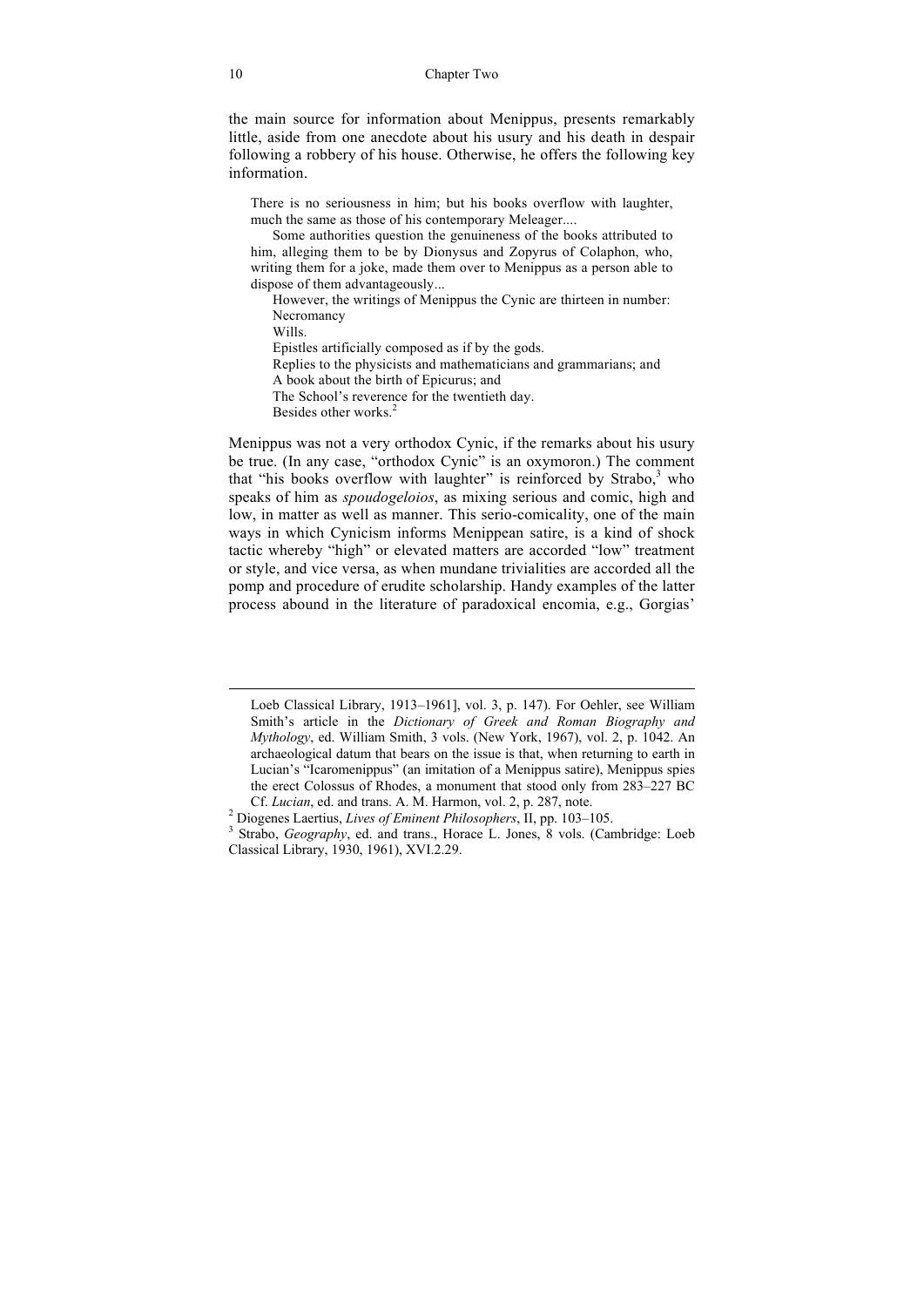*Encomium Helenae*, Erasmus' *Praise of Folly*, and Swift's "Digression in Praise of Madness<sup>"4</sup>

To make of Menippus more than a convenient point of reference is to attribute to him too much originality. He invented neither the Menippean style nor the Menippean structure nor the Cynic attitude. Yet like Shakespeare, whose name adorns a sonnet form he did not invent, Menippus seems to have been regarded in antiquity as the outstanding

 4 The use of paradox, as Chesterton has noted, is to awaken the mind, to jolt it into a condition of extra awareness—precisely the effect that Menippean satire strives for at every turn:

Take a good paradox, like that of Oliver Wendell Holmes: "Give us the luxuries of life and we will dispense with the necessities." It is amusing and therefore arresting; it has a fine air of defiance; it contains a real if romantic truth. It is all part of the fun that it is stated almost in the form of a contradiction in terms. But most people would agree that there would be considerable danger in basing the whole social system on the notion that necessaries are not necessary; as some have based the whole British Constitution on the notion that nonsense will always work out as common sense. … (*Saint Thomas Aquinas—*"*The Dumb Ox"* [New York: Sheed and Ward, 1933, rpt. New York: Doubleday & Company, Image Books, 1955/1956], p. 145)

Menippists frequently resort to the paradoxical or mock encomium: practitioners include Varro, Seneca, Lucian, Synesius, Erasmus (*Moriae encomium*), Rabelais, Burton, Swift. Korkowski discusses many others. In her study *Paradoxia Epidemica*: *The Renaissance Tradition of Paradox* (Princeton, NJ: Princeton University Press, 1966), Rosalie Colie lists characteristics of paradoxical encomia. Her lists and discussion suggest an almost complete convergence of the paradoxical encomium with Menippean satire. Both forms challenge some orthodoxy via "oblique criticism of absolute judgment or absolute convention" (p. 10). Both work paradoxically "by drawing attention to themselves and to the limitations they question or deny" (p. 12). Both "remove all standards by which the discourse may be measured to keep the reference wholly internal, so that readers are constantly off-balance" (p. 18). A great many examples of both have no formal ending (pp. 21 and 35), and both demand an audience or, rather, include the audience and its assumptions in the structure of the discourse. The more sophisticated the audience, the better. "As an acute critic of paradox has said, a paradox cannot be paraphrased. If it can, it is flat and dull: if it is flat and dull, then it is not a paradox"  $(p. 35)$ . This is precisely the problem with the critical approaches to Menippean satire used to date. All of the critics define Menippean satire by describing it, and description is a form of paraphrase. Yet even such able critics as John Dryden and Northrop Frye have been frustrated in the attempt to come to grips with Menippean satire descriptively. To date, no single description or set of descriptions has been formulated that will serve adequately to define Menippean satire. My "Digression" (below) on Menippean clichés may illustrate the problem.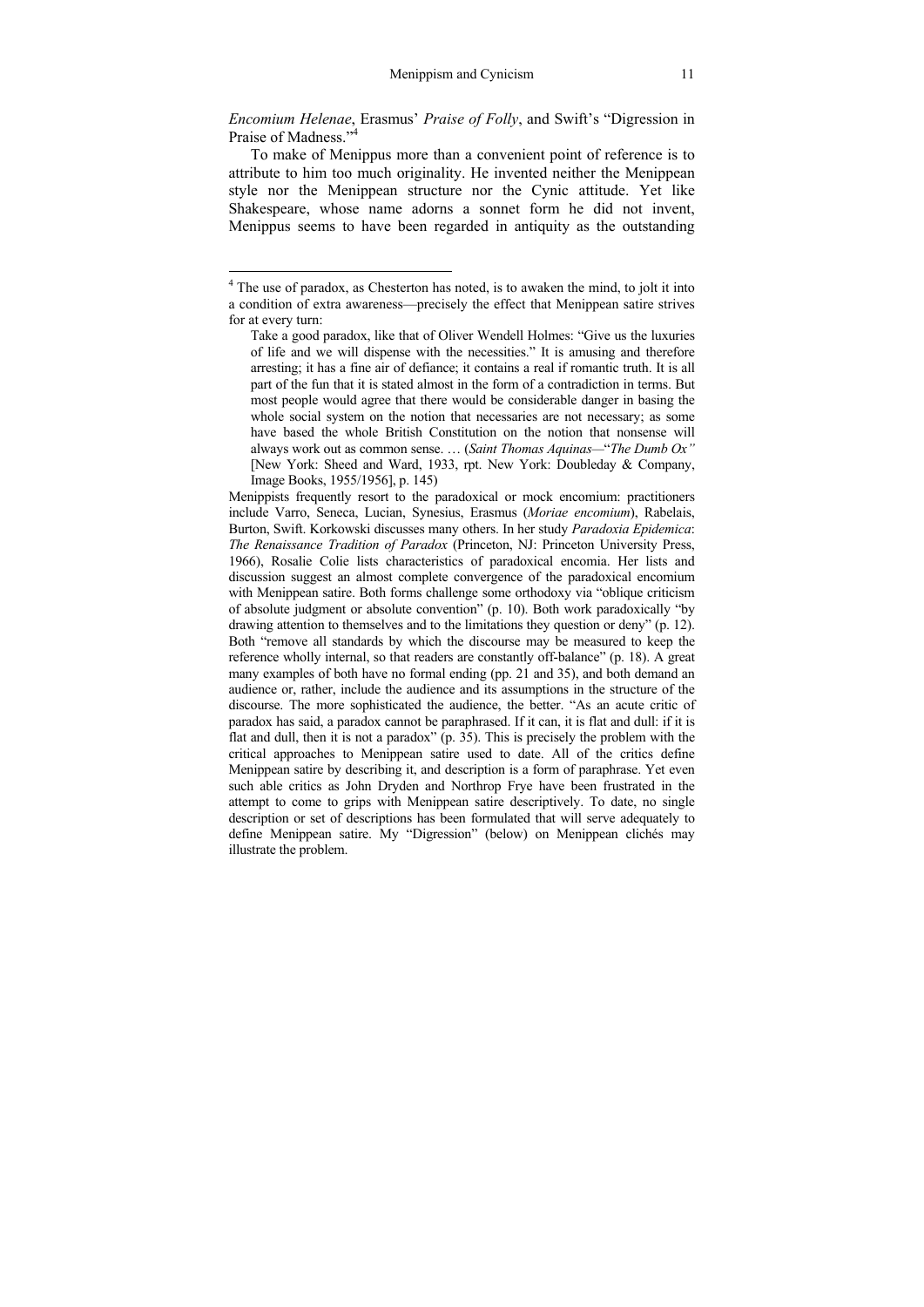practitioner of the form. It was Varro who attached Menippus' name to the satires.

Cynics were, on the whole, uncompromising in their antagonism to "philosophy" of whatever ilk, and to all forms of systematized learning or living. The burden of their barking seems to have been a kind of fundamentalist humanism: to the great, remember you're human; to the proud, remember you're limited; to the learned, examine your ignorance; and to the rest, discard all your illusions and pretences. Who would call a constantly reiterated "Wake up, you clowns!" a philosophy?5

As the satirist Wyndham Lewis points out,

…the most virtuous and well-proportioned of men is only a shadow, after all, of some perfection; a shadow of an imperfect, and hence an "ugly" sort. And as to laughter, if you allow it in one place you must, I think, allow it in another. Laughter—humour and wit—has a function similar to that of art. It is the preserver much more than the destroyer. And, in a sense, everyone should be laughed at or else no one should be laughed at.<sup>6</sup>

Pure Cynicism. On these terms, laughing at individuals is just snobbery. So the audience is to be satirized, if anyone. Lewis' remarks betray him as an ancient Cynic in modern dress.

Juanita Williams presents the main tenets of the "practical Cynic":

 $\overline{a}$ 

<sup>&</sup>lt;sup>5</sup> Wayne Booth found a parallel in his study of irony. Menippean satire rewards the reader for staying awake by increasing the enjoyment. By contrast, but in the same vein, "It is the virtue of irony—perhaps its supreme moral justification—that it wakes men by punishing them for sleep.... No one can be perpetually alert, yet perpetual alertness is in a sense what is required. About all we can say, beyond shouting 'Wake up,' is that we should modulate our confidence in our results to the degree of alertness we know ourselves to have shown." (*A Rhetoric of Irony* [Chicago and London: University of Chicago Press, 1974], p. 224) 6 "The Greatest Satire Is Non-Moral," in *Men Without Art* (New York: Russell &

Russell, 1964), p. 109. At this point, Cynicism intersects the venerable tradition of the medieval and Renaissance court fool. The fool, like the street-corner Cynic, had licence to pick on everyone and thus served a valuable function in keeping things in play. When he badgered the king, the court could see plainly just how far the man might be pushed today before he got angry and lost his temper. When, on the other hand, he badgered the courtiers, the king (and other courtiers) could see what temperature *that* water was today and how deeply he could plunge. As well, the fool could kid someone surly or moody out of a bad humour—or tease someone into a worse one if it suited a purpose. In some ways, the fool was in charge of the court and thereby of the kingdom. The rules of the game forbade attacking or punishing the fool for playing his role.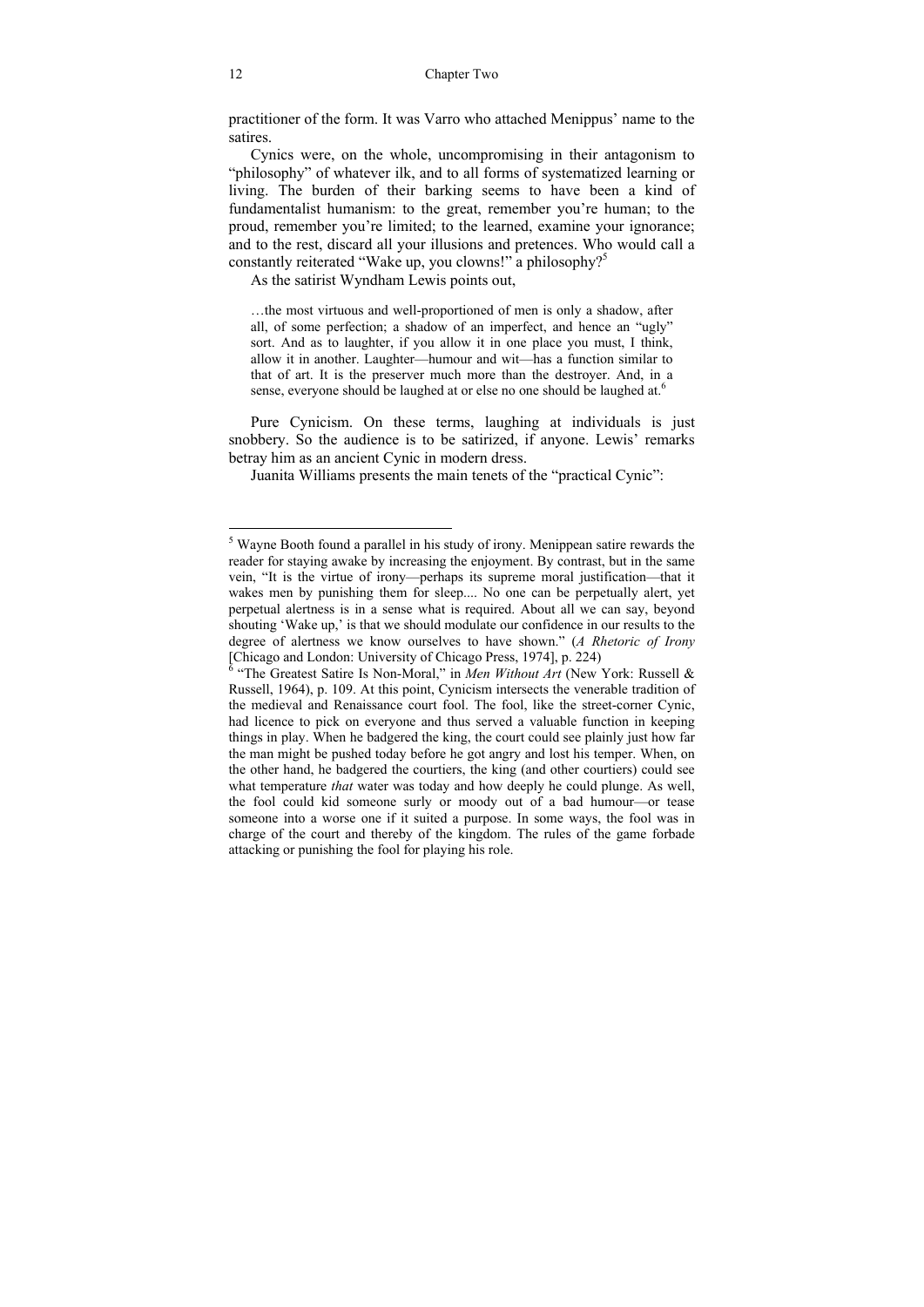The Cynic tradition presented the surly, independent philosopher, the mocker of Platonic universals. The Cynic held that there could be no possible syntheses of things; there were no classes of objects, only the objects themselves. His emphasis on man's individuality caused him to condemn the artificiality of wealth and social position; religious dogmas and forms of government he held as harmful to the individual.

Cynicism rejects the complexities of the philosophical systems of the *philosophus gloriosus*; it advocates the simple and useful acceptance of fortune with a peaceful mind. The peaceful mind must scorn material goods; the mean and sure estate is best. Lucian shows Menippus painting the portrait of the human pageant; fortune equips men with the costumes of beauty and social position; after death, the costumes are removed and all men are equal.<sup>7</sup>

Cynic/Menippean satires attack excesses of all kinds, whether of ignorance, of (as Northrop Frye puts it) "maddened pedantry," of luxury, snobbery, power—in short, anything that obscures continued clear awareness of one's essential humanity and the limitations it imposes. To hold, however, that the Cynics espoused "the mean and sure estate" $\delta$  is to miss the point. An alert Cynic might regard such Icarian advice as preaching bourgeois mediocrity—neither too high nor too low, too athletic nor too bookish, etc. Too often, such fence riding just conceals servile somnambulism. The schlock tactics inherent in low-and-motley satire militate particularly against this sort of escapism, and a great many of the satires (e.g., *Bouvard et Pécuchét*) take just this mediocrity as a main subject.

A marked playfulness characterizes all Menippism and forms its special decorum. This playful quality (or strategy) generally distinguishes Menippism from other forms of satire: it diverts attention to the style and to the satire itself as an object.

Style must never show for the serious poetic because that means (1) someone is propagandizing us or (2) someone is having a good time for no good reason. Likewise, style and subject must cohere into a decorum. Just the opposite for play poetic. It aims at style/subject discontinuities. It depends on puns and other false wits. It fails to honour metaphor as a godterm, ignoring it altogether or cooking up outrageous ones.<sup>9</sup>

 7 "Towards a Definition of Menippean Satire," Diss., Vanderbilt University, 1966, pp. 1–2.<br><sup>8</sup> William

Williams, *passim*. E.g., "*Saturarum Menippearum Reliquiae* presents a golden mean as the solution to the evils of the excess abundant in the Roman system of life" (p. 2).

<sup>9</sup> Richard A. Lanham, *The Motives of Eloquence: Literary Rhetoric in the Renaissance* (New Haven and London: Yale University Press, 1976), p. 113.